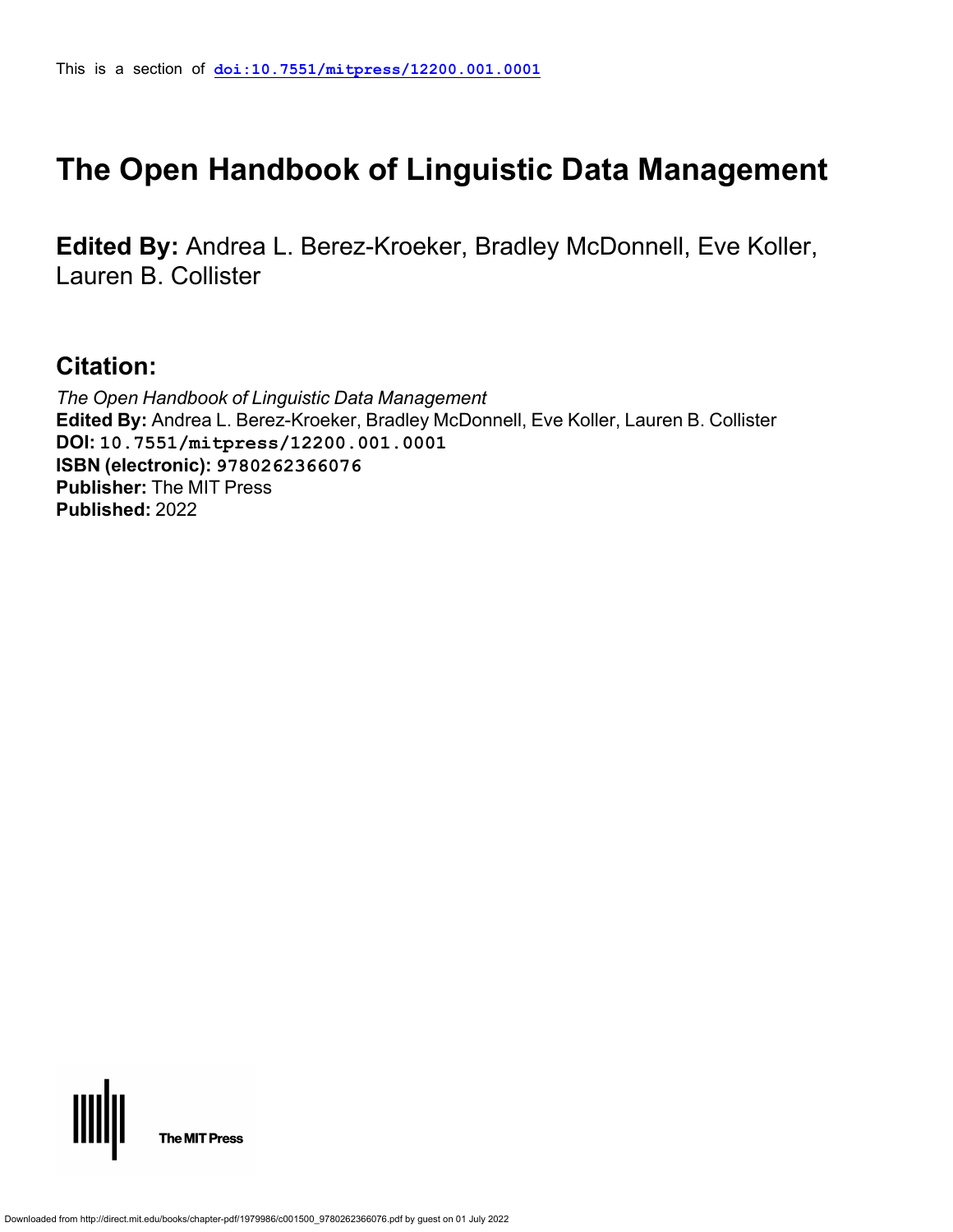## **2 Situating Linguistics in the Social Science Data Movement**

**Lauren Gawne and Suzy Styles**

## **1 Introduction**

Linguists spend a lot of time working with data, but we do not always give much thought to the role that data plays in building the larger research culture in our field. We can learn a lot about good data management in our own discipline by learning from what is happening in related fields, both in terms of innovations and new benchmarks, as well as when things have not gone right. We look at how data have been conceptualized and managed in other areas of the social sciences, particularly social psychology, and how current attitudes are shaping the future of research. The fundamental theme of this discourse is the centrality of openness, both in terms of transparency of methodology and making primary data more accessible to people beyond the original researchers. This move toward open research aims to reduce biases, both for individual researchers and for the discipline, and encourages more considered data collection and presentation.

We understand that these developments can feel challenging, particularly to researchers who have already established their workflow. Researchers can feel very protective of the data they collected, and sometimes this is for very good reasons. As we will see, the discussions around open research in social psychology have, at times, exacerbated tensions and left some researchers feeling singled out. We believe that linguists can learn from social psychology about new movements toward good open data practice, but we can also learn about building an open research culture that is inclusive and encouraging.

Building an open approach to research is the most ethical way to respect the contribution of the individuals who take the time to participate in your work, by making sure their data contribute as much as possible to global research outcomes. Making data accessible also brings its own rewards, as openness allows linguists to receive credit for their data collections, increases the likelihood of subsequent research on the original data, and provides incentives via increased citations.

In this chapter, we begin by positioning linguistics within the social sciences, to make a clearer case for what lessons other areas of the discipline can offer us (section 2). We then look at research replicability and reproducibility, particularly with regard to how they are conceptualized in social psychology (section 3), and at the data crisis that has dominated methodological discussions in social psychology, focusing on stories that highlight key issues when research does not have an open foundation (section 4). We then address how these lessons from social psychology apply to our own research through answering a series of frequently raised concerns about open data (section 5).

Many of the issues discussed here are by no means unique to social psychology. We have decided to focus on this area for three reasons. The first is that that data social psychologists work with is of similar complexity to that in linguistics, in that it is data about human behavior that is often nuanced and context-dependent. The second is that the public discussions being had by social psychologists, and the changes in research behavior being implemented, are further along than discussions and changes in other fields of social science. The third reason is that coauthor Suzy Styles works across linguistics and social psychology and is in a good position to "translate" the lessons of social psychology for linguists.

We have also seen discussions of issues regarding a lack of transparent research in other social science subfields including education (Makel & Plucker 2014), sports psychology (Schweizer & Furley 2016), and management (Goldfarb & King 2016; Bergh et al. 2017); as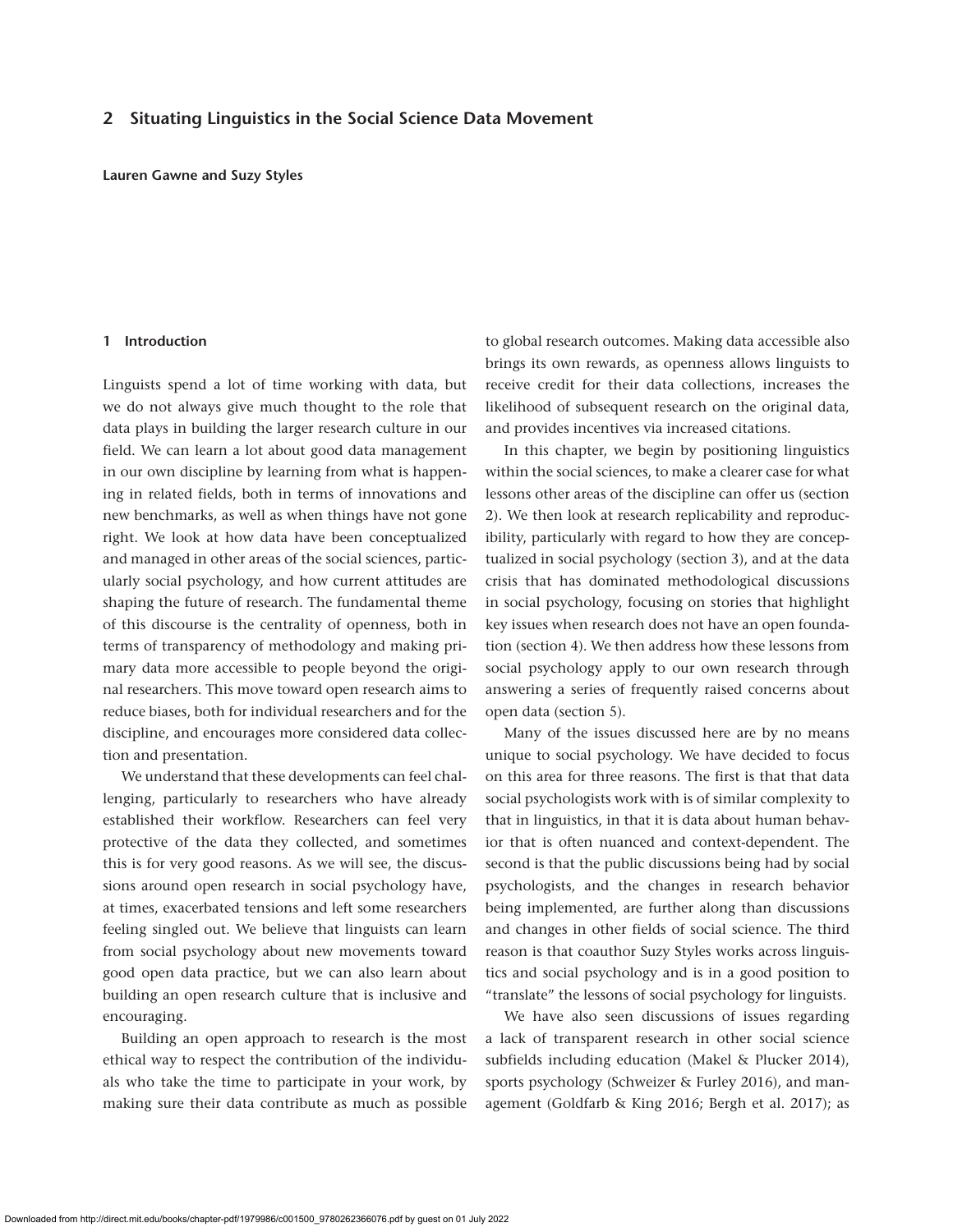well as scientific fields including medicine (Goldacre 2010), neuroscience (Grabitz et al. 2018), and behavioral ecology ( Jennions & Møller 2003); as well as in the broader literature on the scientific method (Baker 2016; Ioannidis 2005, 2012; Zwaan et al. 2018). The social sciences are in a unique position to consider these issues, given that our work inherently focuses on the nature of human behavior (Bollen et al. 2015).

We are writing this chapter together as two researchers who both care about the thoughtful use of data in linguistic research, but come from different research traditions and subfields of linguistics. Lauren Gawne's research is in the language documentation and description model, mostly focusing on Tibet-Burman languages of Nepal. Suzy Styles is a psycholinguist, whose work mostly focuses on cross-sensory processing, particularly in infants and children. We have also worked collaboratively on experimental research investigating the cross-sensory processing of lexical tone for speakers of Syuba and English.

#### **2 Linguistics as a social science**

Linguists use data to try to understand the nature of language and how it is used. The next chapter in this Handbook will give an illustration of the breadth of data that is included in linguistics. This heterogeneity is a strength of the discipline, but it also means that there is greater imperative to think critically about the role of data within our work.

Loosely defined, the social sciences are those academic disciplines interested in the way people relate to each other and that use empirical data to address their research questions. Linguistics can also be conceived of as a discipline within the humanities, in its exploration of the nature of human society and culture, or as a discipline straddling the humanities and social sciences. In this chapter we frame linguistics as a social science, because it is worth thinking critically about the nature of the materials on which we base our argumentation about language. Placing linguistics within the paradigm of social sciences centers this data and allows us to consider parallels with other disciplines within the social sciences. The social sciences, such as psychology and linguistics, differ from the "hard sciences" in the nature of the data we collect. Because the social sciences deal with people, the data are typically noisy, complex, error-prone, and inconsistent—just like the people they

represent. This makes the task of analyzing human data notoriously complex (Lykken 1991:4). One way to manage this complexity of data is to be transparent about it. This has been happening in the social sciences. Likewise, the field of linguistics is increasingly engaged in a conversation about the nature of linguistic data and how it is managed. Indeed, this Handbook is a testament to how much ground there is to cover in this discussion.

Questions about the transparency of linguistic data have been raised since at least the 1990s: Thomason voiced concerns about the frequency of erroneous data in publications in an editorial for *Language* (1994), and around the same time, Himmelmann (1998) argued that language documentation and description can only be successful if the claims made about a particular language can be verified by others—that is, if readers are allowed access to the data from which conclusions are drawn. The core argument made by both authors was that research is more reliable if the methods and the underlying data are transparent.

Despite the clarity of these arguments twenty years ago, progress in linguistics has been limited. Berez-Kroeker et al. (2017) surveyed 270 articles from nine linguistics journals published between 2003 and 2012 and found that 60% of articles published did not clearly report the source of the underlying data. Of the 40% that did clarify their data sources, 25% relied on already published data, leaving fewer than 15% of articles disclosing the source of primary data. With such a low rate of data citation, it is hard for the readers of a linguistics paper to establish for themselves (a) whether examples cited in the main text contain errors; (b) whether examples cited in the text are representative of the data set as a whole; and (c) whether the sampling conditions of the original data set qualify or constrain their interpretation. Without the ability to check original data sources, it is therefore unclear how a reader should interpret the conclusions drawn by the original author.

With a growing awareness of the importance of data to the transparency of linguistic analysis, a US National Science Foundation project was set up to bring together over forty linguists from across the world to think about the future of linguistic data. The outcome of three years of these meetings was the paper "Reproducible Research in Linguistics: A Position Statement on Data Citation and Attribution in Our Field" (Berez-Kroeker et al. 2018). This position statement argues: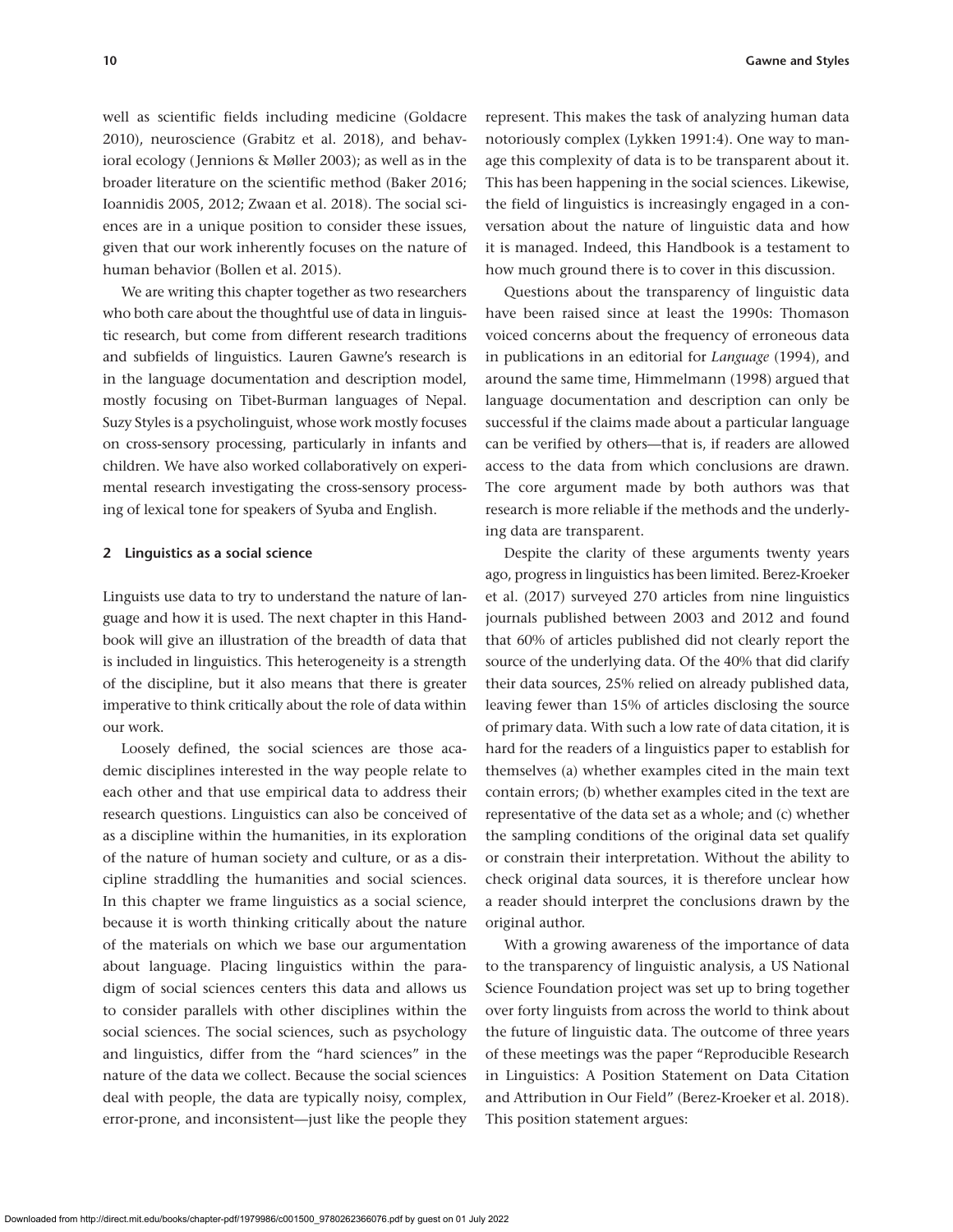Linguistic data are the very building blocks of our field. Given that linguistic theories need to be borne out through data, we believe that linguistic data are important resources in their own right and represent valuable assets for the field. Therefore, our field needs to accept responsibility for the proper documentation, preservation, attribution, and citation of these assets. (11)

While linguists are beginning to discuss how we manage and share our research and data, this conversation is further along in other fields. The open access movement, which began slowly in the late 1990s, has changed the publishing landscape with open access journals (Joseph 2013) and now has its sights on open data practice (Kitchin 2014; SPARC, n.d.). See Collister (chapter 9, this volume) for more discussion about the legal issues regarding open data. Open science now includes a broad range of practices, including open data infrastructure, accessibility of data, impact of research, and collaboration (Fecher & Friesike 2014).

Along with open data has come an important conversation about ethical use of data. In social psychology, the argument can be made that participants' efforts are not fully respected if transparency around data and analysis is lacking. While we do not talk about ethical issues very directly in this chapter, we acknowledge this conversation always needs to be kept in mind and find a good basic starting point to be the European Commission's H2020 data management plan guidelines that data should be "as open as possible, as closed as necessary" (H2020 Programme 2016). For a more detailed discussion of ethics and data in linguistics see Holton, Leonard, and Pulsifer (chapter 4, this volume).

# **3 Replicability, reproducibility, and lucky-cowboy research**

Here we revisit *reproducibility* and *replicability* (see Berez-Kroeker et al., chapter 1, this volume) and examine the differences between them: Reproducibility is the use of existing materials and methods to check whether the original conclusions are supported by the evidence, and replicability is the application of the original methodology to a new sample. This allows researchers to check whether the conclusions of the original paper hold true for a different set of data or a different group of people. In other words, is the result generalizable to people who were not included in the original study?

To borrow an analogy introduced by Styles (2018), imagine we asked one hundred cowboys to flip a coin one hundred times each (figure 2.1). The coin is normal, evenly weighted, and has a picture of a head on only one side. It's pretty clear that if none of the cowboys are cheating, the typical response will be fifty heads. If we



**Figure 2.1** Coin-flipping cowboys. *Source*: Illustration by Dannii Yarbrough.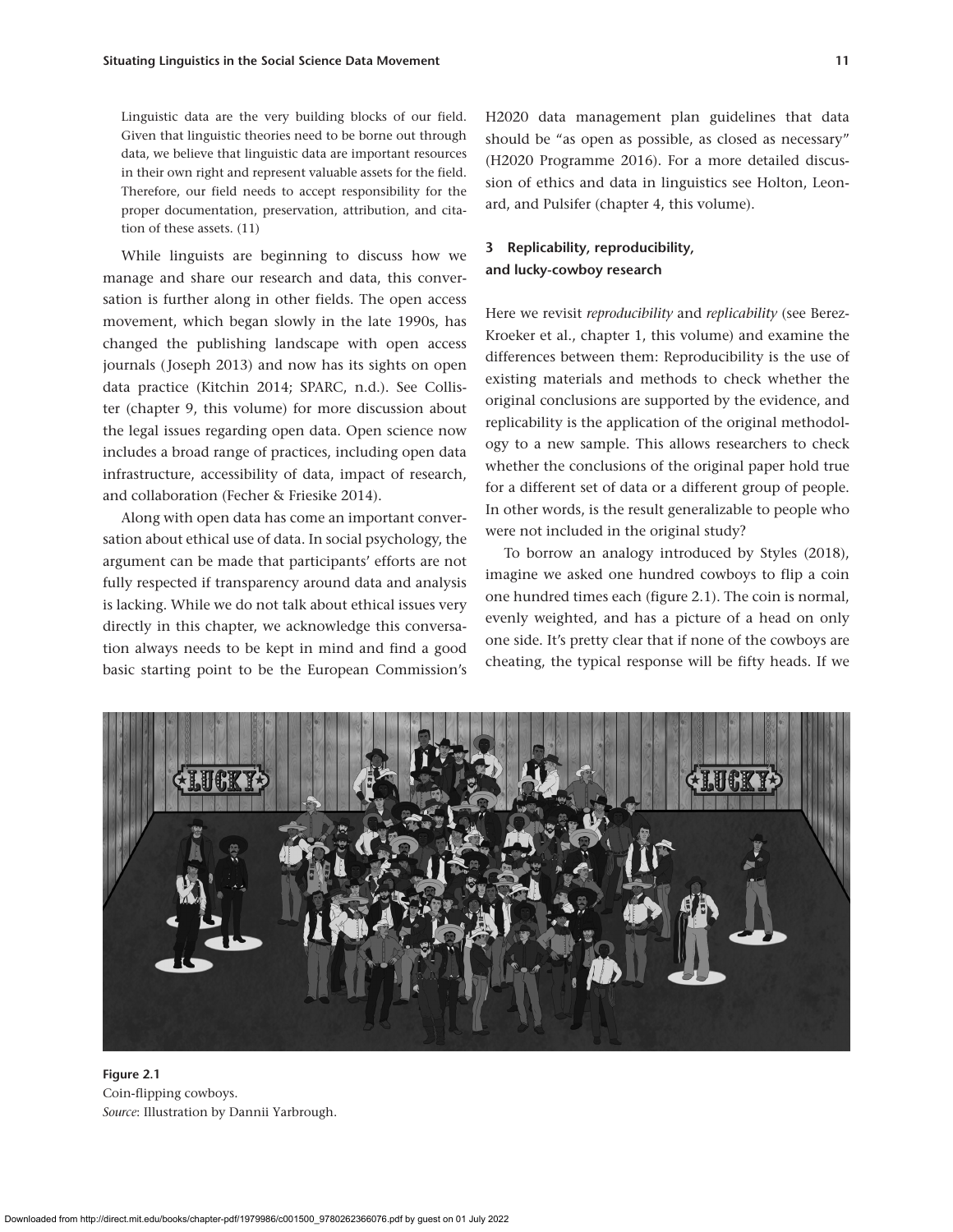asked all of the cowboys to line up in a barn according to how many heads they got, we'd get a big bunch of cowboys in the middle of the barn (the 50% mark) and fewer and fewer cowboys as they got near the walls. Whenever we sample from human populations, the people we sample could be anywhere along this line of cowboys. They could be typical cowboys near the middle of the barn, or they might be outliers at the fringes of the barn—lucky cowboys—whose experience of coin flipping is quite unusual. In linguistics, the same logic can be applied to the data upon which inferences are drawn—whether it is sentences selected from a corpus of closed-captioned news reports or acoustic analysis of whether different radio show hosts speak with vocal fry. The sentences selected for analysis might be more or less representative of the corpus, and the voices selected for comparison might be more or less representative of radio hosts, or of people in general.

In the social sciences, where conclusions are made on the basis of data, both replicability and reproducibility are important, because they allow us to independently verify the claims made.

#### **3.1 Replicability**

Replicating a study is the process of checking whether the data are representative in general (are the cowboys in this barn similar to cowboys in other barns?). Although replication may be seen as a fundamental tool of the research enterprise, it does not occur particularly frequently in the social sciences. Makel, Plucker, and Hegarty (2012) looked at articles published in one hundred journals between 1900 and 2012 and found that only around 1% were replications. Central to this dispreference for replication studies is a focus on novelty of results (Fanelli 2011; Ferguson & Heene 2012). This has driven an interest in *conceptual replications*, which test hypotheses from earlier studies with a different methodological setup (e.g., with a different cohort of participants or different stimuli) (Schmidt 2009:96). In social psychology it is not uncommon for a single paper to include several experiments that are conceptual replications of a core study, with the aim of demonstrating the robustness of the underlying principle. Although we might think that several replications with small modifications would lead to higher likelihood of direct replication, Kunert (2016) demonstrated that papers originally published with multiple conceptual replications did not replicate more frequently

or reliably than other studies. In section 4.1, we discuss the "file drawer problem" as one possible reason for this.

#### **3.2 Reproducibility**

Reproducing a study is the process of checking whether mistakes were made (are the cowboys in the barn are standing in the right spot?) and whether the data selected for analysis are representative of the complete data set (were the cowboys representative of everybody the barn?).

Ideally, research should be both reproducible and replicable, but documenting human behavior, particularly context-specific behavior outside of an experimental setting, can make replication unfeasible. Reproducibility is particularly useful for contexts where even having access to the original methodology makes it unlikely you will be able to replicate the original research. Reproducibility requires that the data are made available. This is not always easy. Wicherts et al. (2006) contacted authors of 141 papers published by the American Psychological Association in 2004, requesting access to their data sets for reproduction of the results, as part of a meta-analysis of outliers in research findings. Although the American Psychological Association has a policy all authors sign stating that they will share data for reproduction, Wicherts et al. only received data sets from 27% of authors. Reproducibility needs to be built on proactive sharing of data, as it is demonstrably difficult to obtain data after a study is published.

Although the terminology of replicating and reproducing studies is not commonly used in linguistics, table 2.1 contains examples of each of these types of research, applied to two famous linguistics studies.

In these examples, reproducing a study allowed errors to be detected and corrected, leading to a more detailed data set in the public domain, and replicating a study led to greater clarity in the sociodemographic characterization of New York speech, along with documenting shifts over time. It is important to note that these kinds of follow-ups can only be performed if (a) the source of the data is clearly described; (b) the methods for acquiring the data are clearly described; (c) the original data sources are accessible; (d) details about selection/inclusion/exclusion are clearly described; and (e) statistical or measurement procedures are clearly described. As such, transparent methods and data citation are central to reproducing and replicating research.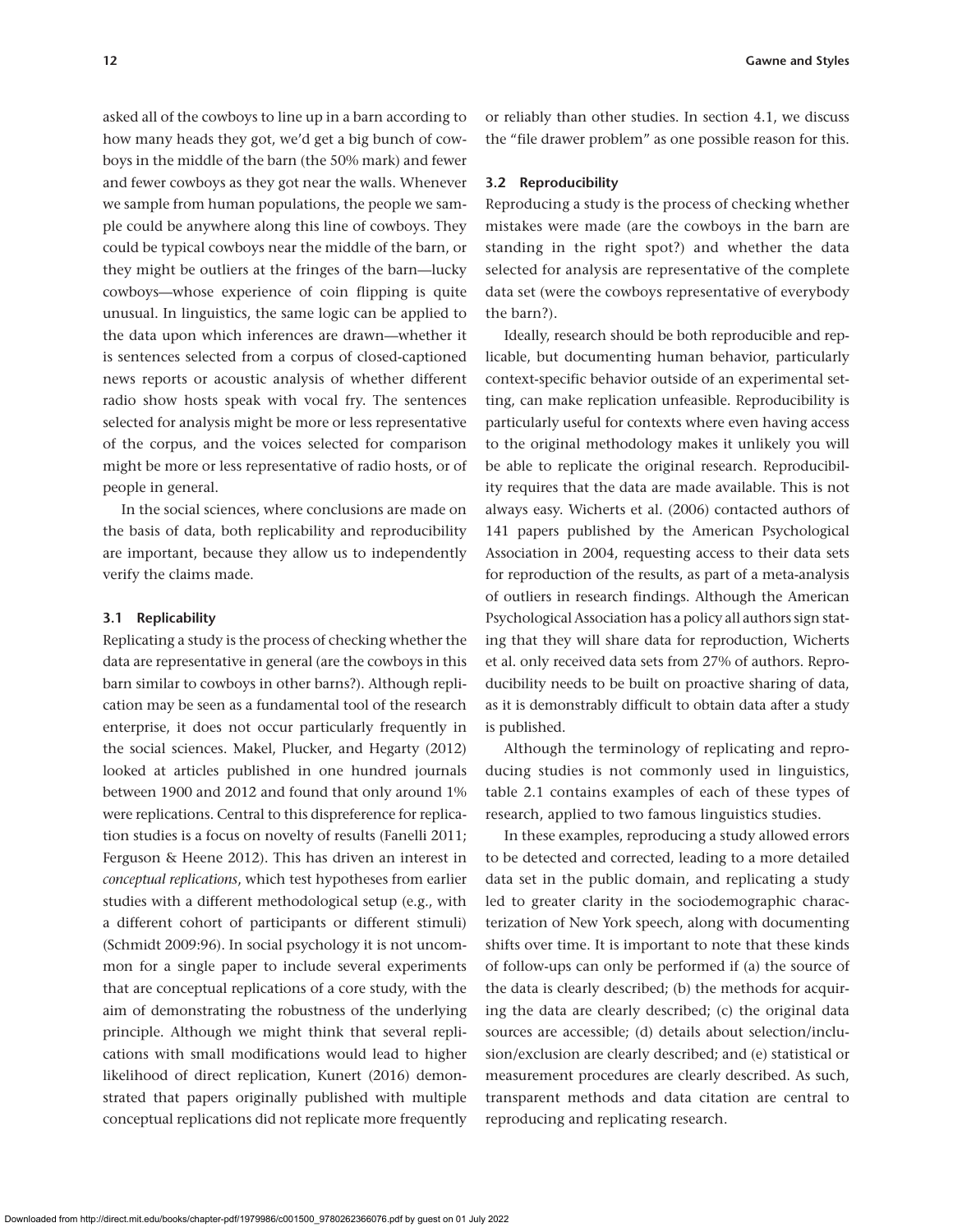|  | Examples of reproducing and replicating studies in linguistics |  |  |  |
|--|----------------------------------------------------------------|--|--|--|
|  |                                                                |  |  |  |
|  |                                                                |  |  |  |

|                                          | Reproducing a study                                                                                                                                                                                                                                                                                                                                                                                                                                                       | Replicating a study                                                                                                                                                                                                                                                                                                                                                                                                                                                                                                                                                                                                                                                                                                        |  |  |
|------------------------------------------|---------------------------------------------------------------------------------------------------------------------------------------------------------------------------------------------------------------------------------------------------------------------------------------------------------------------------------------------------------------------------------------------------------------------------------------------------------------------------|----------------------------------------------------------------------------------------------------------------------------------------------------------------------------------------------------------------------------------------------------------------------------------------------------------------------------------------------------------------------------------------------------------------------------------------------------------------------------------------------------------------------------------------------------------------------------------------------------------------------------------------------------------------------------------------------------------------------------|--|--|
| Original study                           | Peterson and Barney's American English<br><b>Vowels</b> (1952)                                                                                                                                                                                                                                                                                                                                                                                                            | Labov's Fourth Floor Study ([1966] 2006)                                                                                                                                                                                                                                                                                                                                                                                                                                                                                                                                                                                                                                                                                   |  |  |
| What was done in the<br>original study?  | Peterson and Barney recorded the voices<br>of 76 speakers of American English reading<br>from standardized word lists. Each speaker<br>read each word twice. Speakers included<br>adult men, adult women, and children<br>(both male and female). They plotted the F1<br>against the F2 of individual vowels to show<br>the distribution of formants among speakers<br>of the same language—including speakers<br>with different sized vocal tracts.                      | Labov visited three large department stores in Manhat-<br>tan, known to be used by people in different income<br>brackets. He asked shop staff to direct him to a depart-<br>ment he previously established was on the fourth floor.<br>He pretended not to hear and asked them to repeat. He<br>noted down the number of times each person used a<br>rhotic pronunciation for the $\frac{r}{4}$ at the end of each word<br>and compared the rate of rhotic use across the three<br>stores. Labov found that staff at the three stores differed<br>in how often they used rhotic "r". The most expensive<br>store used "r" (the prestige variety) the most often, and<br>the least expensive store used the "r" the least. |  |  |
| Follow-ups                               | Watrous (1991); Boersma and Weenink<br>$(2013)$ ; Barreda $(2016)$                                                                                                                                                                                                                                                                                                                                                                                                        | Fowler (1986); Mather (2011)                                                                                                                                                                                                                                                                                                                                                                                                                                                                                                                                                                                                                                                                                               |  |  |
| What did they do?<br>What was different? | Two published versions of the key figure<br>contained discrepancies. Watrous (1991)<br>requested original data, which was shared by<br>Mattingly. A corrected figure was produced<br>and published alongside complete data tables<br>for F0, F1, F2, and F3. Subsequently, data<br>tables were integrated into Praat software by<br>Boersma and Weenink (2013) for graphing.<br>Barreda (2016) included the data tables in a<br>graphing tool in the R package phonTools. | Different linguists returned to the same stores in<br>Manhattan twenty and forty years after the original<br>study. Labov's rapid anonymous survey technique<br>was followed precisely. Between studies, the lowest<br>prestige store closed down, so a substitute store servic-<br>ing the same socioeconomic status (SES) was chosen<br>in each of the replications. Additional demographic<br>characteristics were recorded in the replication samples.                                                                                                                                                                                                                                                                 |  |  |
| Were the follow-ups<br>successful?       | A more accurate version of the figure was<br>produced. Subsequent researchers can create<br>their own figures from the original data sets<br>using two open source software systems or<br>adapt the graphing code for new purposes.                                                                                                                                                                                                                                       | The same general pattern of rhotic use was found in<br>each replication, with more rhotic "r" in the high-<br>prestige store than in the others. The two replications<br>showed higher rates of rhotic use overall, with steady<br>increase between studies.                                                                                                                                                                                                                                                                                                                                                                                                                                                               |  |  |
| What was learned?                        | 1. Errors in original publication were minor<br>and did not undermine the core claims<br>made.<br>2. Values in the follow-up paper are graphed<br>correctly.<br>3. Full data set was published.<br>4. Inclusion of F0 and F3 along with F1 and<br>F2 data allow future users to perform novel<br>analyses/graphing.                                                                                                                                                       | 1. Labov's method is reliable for eliciting SES differences<br>2. Labov's sample was representative of general patterns<br>in New York, and those patterns persist—albeit with<br>changes.<br>3. New York has undergone a gradual shift toward the<br>prestige form over time.                                                                                                                                                                                                                                                                                                                                                                                                                                             |  |  |
| What was required for<br>this follow-up? | 1. Clear descriptions of original data source<br>2. Access to original data (numerical)<br>3. Clear descriptions of inclusion/exclusion<br>process<br>4. Clear descriptions of the F1/F2 measure-<br>ment process<br>5. Clear descriptions of computations/analyses                                                                                                                                                                                                       | 1. Clear descriptions of the stores and their SESs<br>2. Clear descriptions of the elicitation method<br>3. Clear descriptions of inclusion/exclusion process<br>4. Clear descriptions of counts and statistical analysis<br>5. Clear descriptions of the participant demographics                                                                                                                                                                                                                                                                                                                                                                                                                                         |  |  |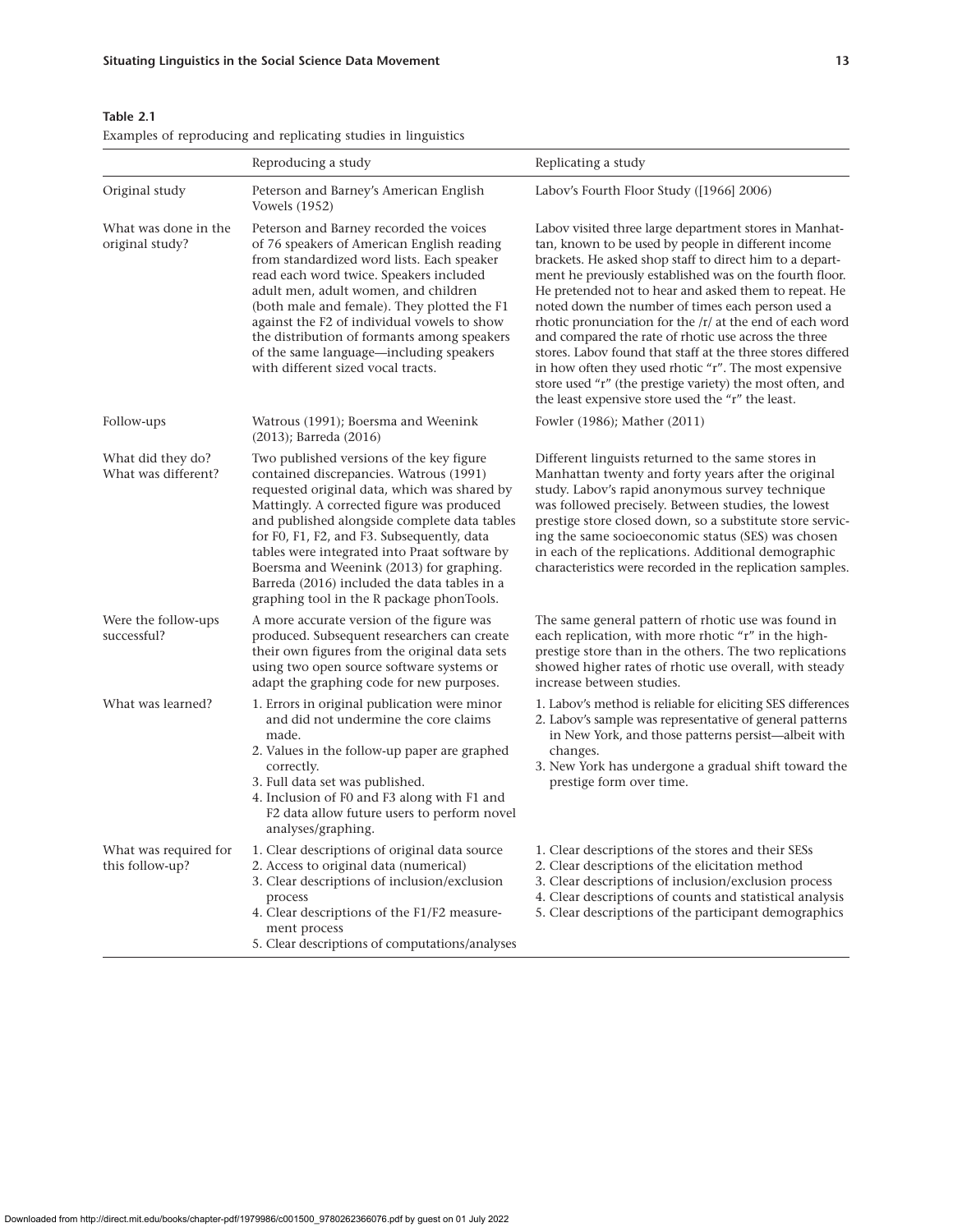We do not want to imply that a lack of openness about methods means the authors are intentionally hiding anything. Brown et al. (2014) found that only around 30% of decisions about data sampling were clearly articulated in a sample of over 1,000 research publications. People are doing good research, but the whole field has to value openness to normalize best practice in data management. It is also worth stating here that openness is not a binary state. It is possible to have very transparent methods, but only share summary data, and conversely, it is possible to share all the primary data generated by research, but provide insufficient detail regarding how those data were collected or how measurements were performed.

Some work focuses on the reproducibility of the methods of a study or the reproducibility of the results. Goodman, Fanelli, and Ioannidis (2016) also discuss *inference reproducibility*, which is perhaps even more elusive. Different researchers can draw different inferences from the results of a single study, meaning it is possible for someone to replicate both the method and results of an original study, but still not agree to replicate the inference of what those results mean.

#### **4 The data crisis in social psychology**

In 2011 a paper emerged that shook the foundations of research methods in social psychology and carries a lesson for all of the social sciences. A paper by Bem (2011) appeared to show evidence of precognition—a psychic power that allowed people's decisions to be influenced by a stimulus that was shown to them *after* they had already made their choice. The paper was peer-reviewed, published in a flagship journal, and, to all appearances, conducted using rigorous controls and standard research methods of the day. The data appeared sound, and yet the conclusions they seemed to support couldn't be physically possible. The paper, and several papers published in its immediate aftermath (LeBel & Peters 2011; Wagenmakers et al. 2011; Galak et al. 2012), indicated that something was wrong with the standard methods that were common throughout the field of psychological research. The lack of transparency in reporting the complete research cycle meant a single spurious result (a lucky cowboy) could be presented in isolation from a mountain of contradictory evidence (all of the other cowboys in the barn). In other words, the result that was selected for publication was not representative of all of the tests that were conducted.

In the wake of this paper, some theorists argued that biases in the existing literature mean we should expect the replication process to call the reputation of all research in the field into question (Ioannidis 2012; Johnson et al. 2017). This has come to be known as the replication crisis (Ioannidis 2012; Loken & Gelman 2017; Zwaan et al. 2018; although see Nelson, Simmons, and Simonsohn 2018 for the more optimistic framing of this as a "renaissance"). These discussions are the most recent part of a longer conversation about the shortcomings of research methods and transparency in social psychology, since Elms's discussion about the "crisis of confidence" in social psychology research methods in 1975 (see also Sterling 1959; Cohen 1962; Walster & Cleary 1970; Lykken 1991; as well as Feynman's famous 1974 denouncement of social psychology as "cargo cult science"). For a more detailed, but still very accessible, discussion of the recent period in social psychology, see Chambers (2017) and Nelson, Simmons, and Simonsohn (2018).

Next, we review some of the major themes in the ongoing conversation about data in social psychology. We chose these topics because we believe they are of particular value to linguists. The first is what is known as the file drawer problem (Rosenthal 1979), with unpublished data creating an untold story of the field. The second is selective interpretation of results. In both of these sections we draw parallels for linguists about how we work with data, but we also draw lessons on how to move the field forward in the most positive way. A lot of the discussion around methodology in the field of social psychology has led to cultural clashes and resentment as people feel that their research integrity is called into question (Meyer & Chabris 2014; Fetterman & Sassenberg 2015).

We focus on scenarios where researchers believe themselves to be working in the best interest of advancing research, rather than egregious misuse of data and outright fraud (but see Simonsohn 2013; Chambers 2017: chapter 5 for examples of this). Research transparency can also help reduce cases of fraud, as well as help well-intentioned researchers find errors in their own data (Nuijten et al. 2016).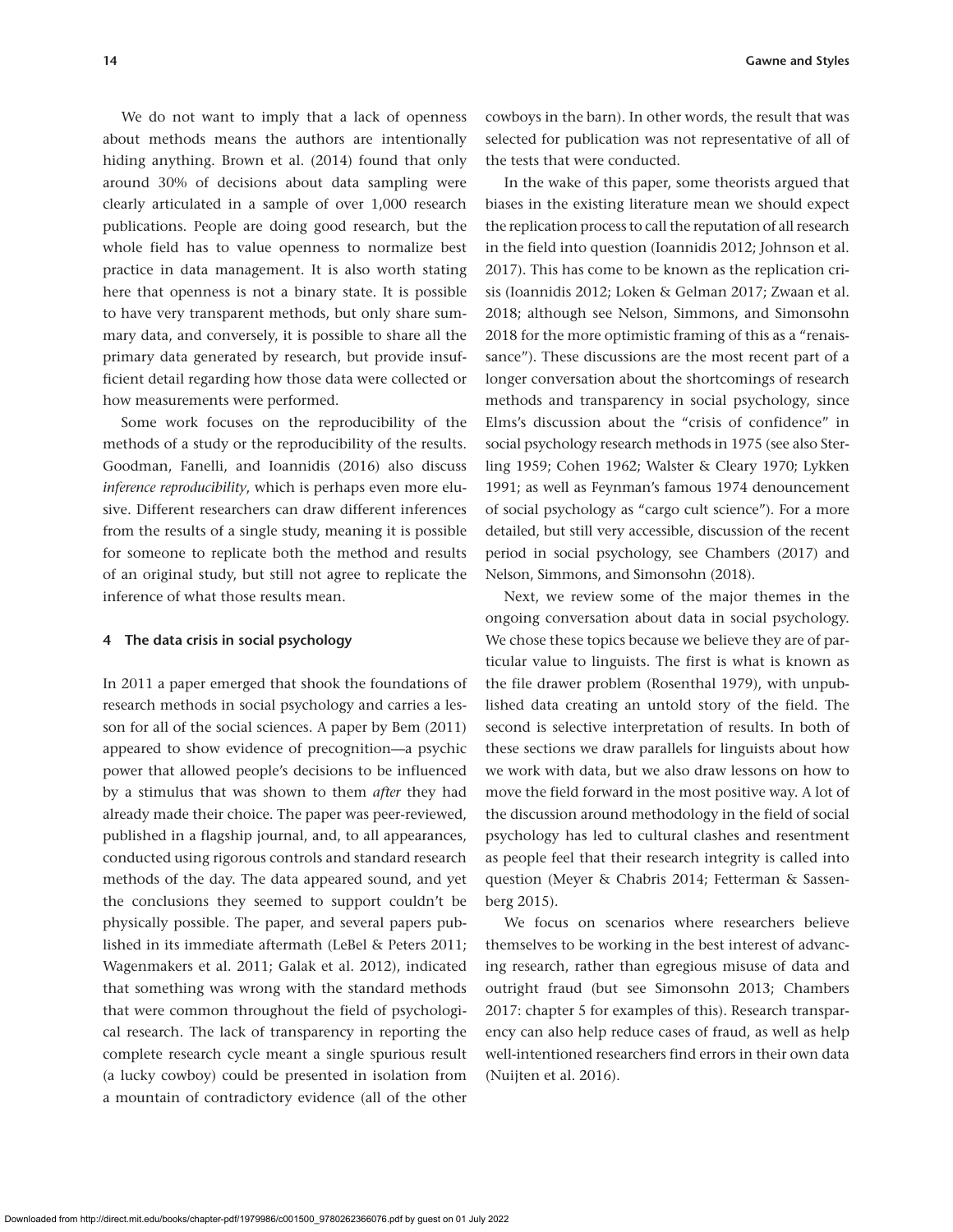#### **4.1 File drawer problem and the shoebox of tapes**

In the 1970s Rosenthal coined a phrase for the plethora of psychology studies that are conducted but never published: the file drawer problem (Rosenthal 1979). At the time, he was interested in whether statistical methods can be used to estimate (and potentially correct for) gaps in the published literature. But where do these gaps come from? Let's say 20 researchers in different psychology departments conduct an identical study on whether women and men differ on some arbitrary variable—say, time to respond to e-mails. If, simply by chance, one of the researchers finds a significant difference, this constitutes a novel, positive finding, and the researcher might successfully publish that result. The other 19 researchers are simply less likely to publish. The failure to publish is related to explicit biases in high-profile publication outlets where results showing no difference are less desirable than novel findings of significant difference. What this means for the scientific record is that a single published study can represent an outlier (a lucky cowboy) from the total body of research that was conducted, and the scientific literature can become skewed by the absence of alternative accounts.

Historically, page and data storage limits in highranking publication outlets have meant that many details of the research cycle had to be omitted from the primary publication. Primary data is one of the parts of the research cycle that is not included in a traditional journal article. When it comes to the types of articles that are published, there is a long tradition of preference for novelty and bias against negative results in publication, from editors (Neuliep & Crandall 1990) and reviewers (Neuliep & Crandall 1993). Researchers are selective in their publication outputs: researchers are less likely to write up research with data that has a null result than research with a strong result (Franco, Malhotra, & Simonovits 2014), or underreport non-significant conditions in multipart research processes (Franco, Malhotra, & Simonovits 2016). In addition, the rise of competitive funding as a metric for success has also left little room for non-novel results and replications (Lilienfeld 2017). Selective reporting can therefore be understood as rational response to a biased incentive system, and valuing null results and replications (Koole & Lakens 2012) can ensure that large volumes of potentially valuable data may see the light of day.

Recent large-scale replication projects have demonstrated that when the literature is biased in this way, less than half of published psychology papers present effects that can be replicated (Open Science Collaboration 2015; Klein et al. 2018), which weakens public confidence in the credibility of social psychology, affecting the entire field. Although the final effect is the nature of what is published, the only way to address this problem is to change research priorities and publication practices including the management and publication of data. By ensuring research has greater transparency for the entire research cycle—from hypothesis generation to methods and materials, through to publication of full and complete data sets—we can make sure that research does not languish in the file drawer.

Many linguists will be familiar with the idea that it is easier to publish work with a certain kind of theoretical "hook" or empirical novelty, and this may bias researchers to focus on linguistic features deemed more "exotic," or languages that were previously undocumented. Publication bias aside, linguists, like other social scientists, often collect far more data than they include in their published articles, be they recorded audio, transcriptions, a collection of sentences extracted from a corpus. The average linguistics paper or grammar contains only a summary of the rich original data—this is, after all the purpose of research, to synthesize information so that insights can be drawn about the nature of language, or the way people use it. However, each data source contains vastly more information than the narrow range of features it was originally evaluated for, and these details may be of interest to generations of future linguists. As the majority of papers fail to disclose the source of their primary data, and those that do rarely make the primary data available, this represents a similar problem to the file drawer of the social sciences—although perhaps better characterized as the shoebox of tapes on the shelf.

In response to these changing priorities, novel solutions have emerged for how the outputs of research can be archived by researchers themselves. Digital archives such as the Dataverse family of institutional repositories allow researchers to upload a variety of digital file formats and create their own metadata records. This means that researchers can archive digital materials from digital documents, to video/audio files, raw text, or numeric data. Free-to-use repositories such as GitHub allow researchers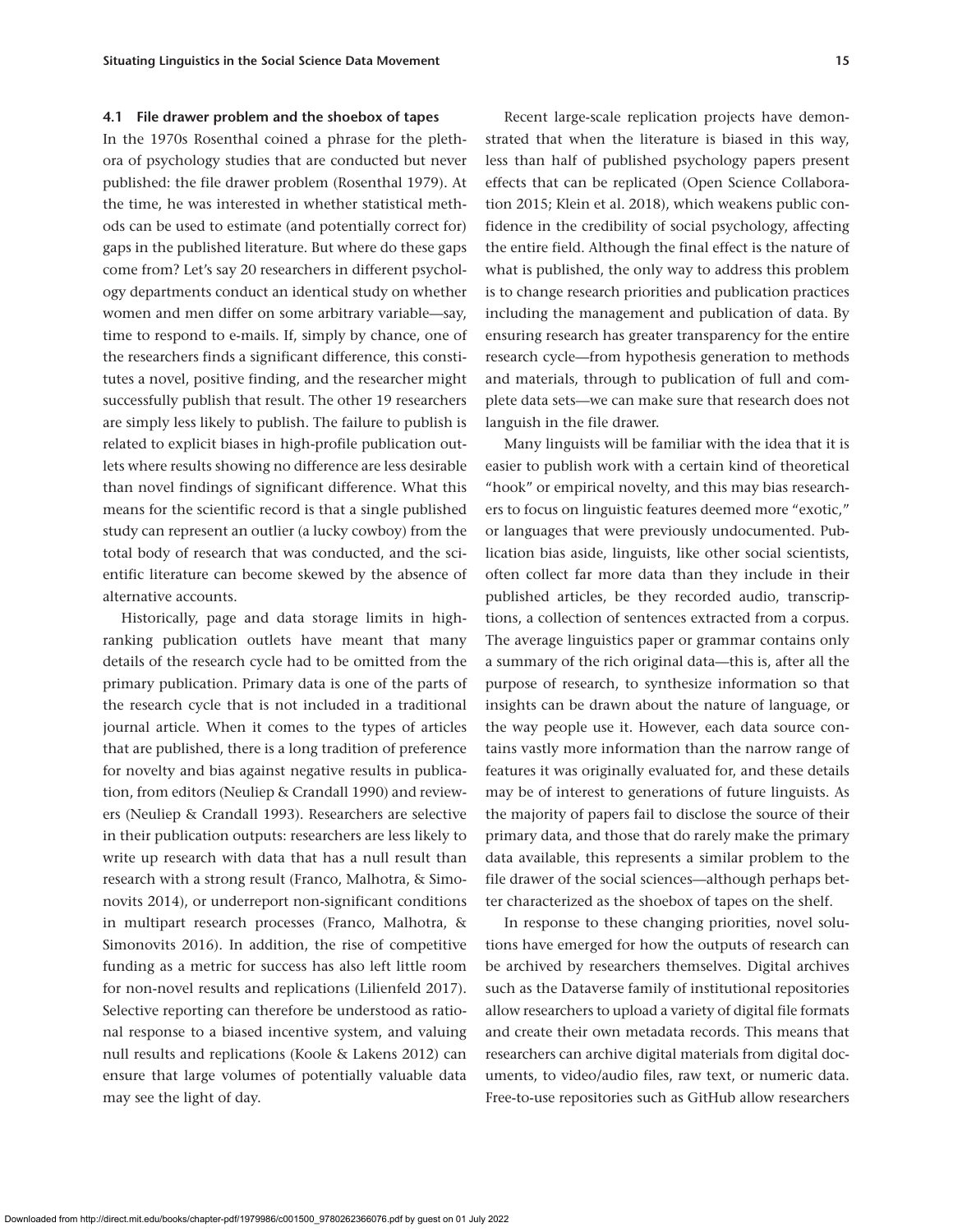to share the code used to run or analyze their studies. Many of the new generation of repositories are digital object identifier (DOI) granting (meaning that digital documents have a unique digital identifier, and can be cited) with clear time-stamping and transparent version control. Some research archiving hubs, such as the Open Science Framework (OSF) allow in-platform browsing of content, multiuser functionality, and integrated links to other archives.

This generation of user-driven archiving solutions allows researchers to collate content along the entire research pipeline and to control access permissions at different stages of the research cycle. With contemporary tools such as these at their disposal, researchers can clear the content from the file drawer more effectively than ever before, even for data sets that are not reflected in traditional, peer-reviewed journal articles. This means that researchers can get credit for the work of creating the data, where in a traditional model of novelty, it may not have ever been made available.

To give an example from our own research, we used OSF to create an archive of project materials for a study investigating links between the senses in groups of people who use different languages (Styles & Gawne 2017). Despite being based in different countries for the majority of the project, the multiuser interface allowed both authors to upload elements to the archive, create metadata descriptions of the contents, and collate the collection in real time. We archived our test materials during the planning phase of the project. These materials included audio files prepared in the lab, as well as audio files generated in the field, and photographs of the original stimuli used in the study. After collecting data, we uploaded data tables for the individual responses to our task, anonymized to protect the identity of individuals. When we submitted our first manuscript for peer review, we were able to create a private link for anonymous peer review, ensuring that our reviewers could access all of our materials and data during the review process. When our first article was accepted for publication, we updated the status of the repository to "public," and the links that appear in the article allow any reader to access the full set of data and materials. Our OSF repository<sup>1</sup> also contains a second data set that is currently private while we finalize the manuscript for submission, as well as the materials, analysis plan, and a preregistration of hypotheses for a third study that is currently in progress. As

this example demonstrates, self-archiving can support a transparent research process, with full data available for review. Furthermore, the OSF system allows "blind" review links where the data we present are available for checking within the existing double-blind peer-review system (reproducing results, or conducting alternative analysis to see whether the results hold under different circumstances). An added bonus of this workflow is that our research outputs are deposited in such a way that if one of the studies does not result in a traditional publication, the data become research outputs in their own right and will remain public and accessible: We are effectively clearing out the file drawer as we go along. Furthermore, as we create these archives, the DOI-generating repositories allow our documents to be uniquely identified so that future researchers can conduct novel research using our tools, materials, or data, and their engagement in our outputs will be reflected by straightforward citations that link back to the data source.

While not all projects in linguistics will benefit from drawing on all of these features, the development of these tools for social sciences research has broad implications for the field. Some fields of linguistics have embraced broad and accessible data sharing and archiving platforms, including child language acquisition via CHILDES, the Child Language Data Exchange System (MacWhinney 2000); corpus linguistics, including tools such as the International Corpus of English, $^2$  and researchers in the field of language documentation and description (see Salffner 2015 and Caballero 2017 as examples, although Gawne et al. 2017 and Thieberger 2017 note inconsistency in this field).

Because archiving your data is a kind of publication, this kind of digital filing allows you to acknowledge all of the work that you do. Many researchers in the social sciences have multiple sections in their curriculum vitae to address all of their different outputs, including open data sets, and preprints.

Alongside these developments we also need to advocate for structural solutions to the historic biases that have arisen alongside traditional publication formats. As a community of practice, we can also reward people who value a more transparent and open research environment by citing their outputs and acknowledging the important work they do. In 2018, the Linguistic Society of America adopted its "Statement on Evaluation of Language Documentation for Hiring, Tenure, and Promotion,"3 which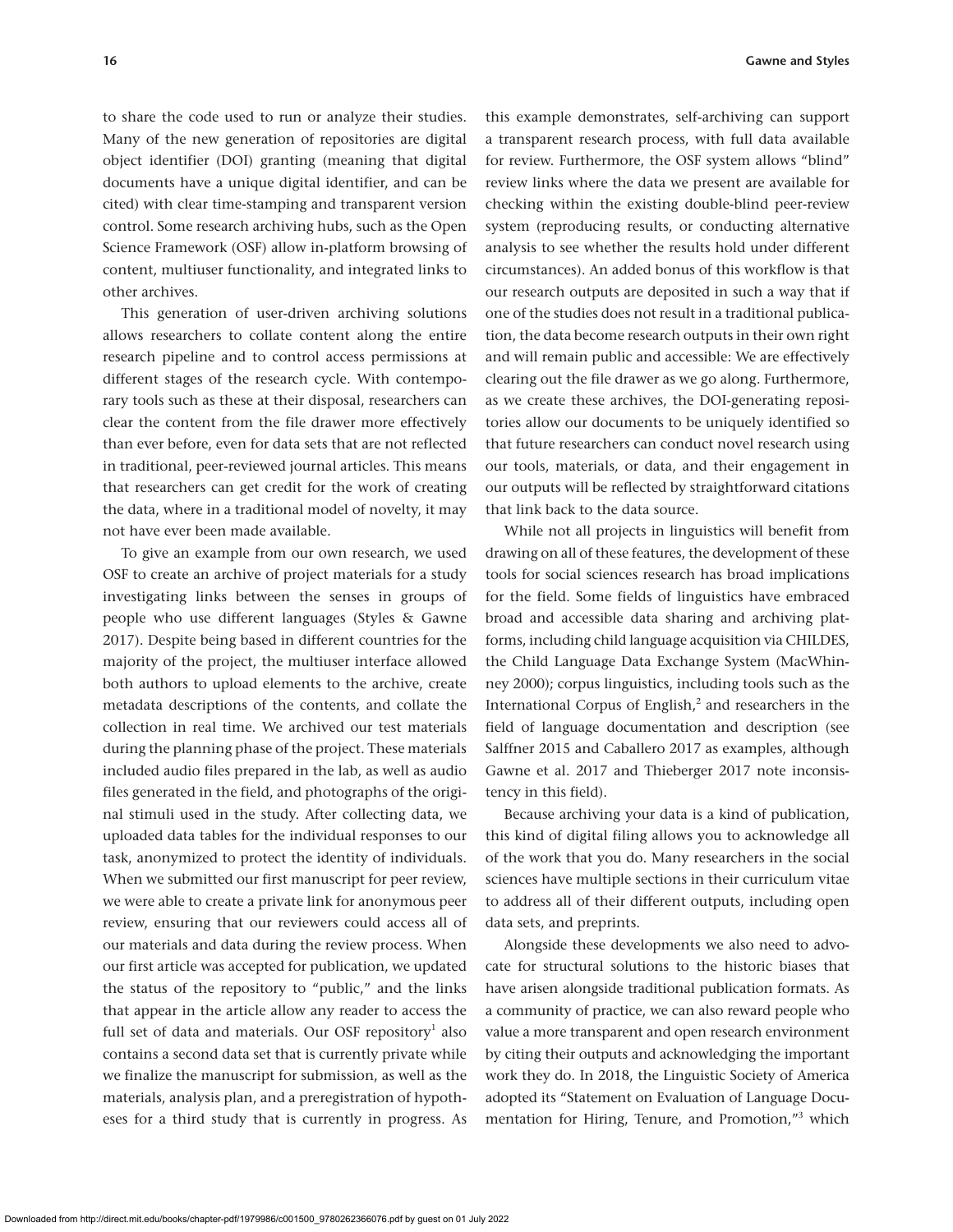provides a good example of valuing data, although we would argue that it is relevant to all subfields, not just language documentation. When hiring, we can create job descriptions that explicitly value open data principles; we can encourage junior researchers to include more publication types in their curriculum vitae; and if we truly come to value these practices, we can reward those with the best practice in open data with the jobs and promotions that their commitment to evidence deserves.

Get your data out of the file drawer and publish it your data deserve it, and so do you. Where possible, make these collections open, or at least discoverable to other researchers. Using one of the new digital archiving platforms with DOIs or other stable citation practices means that you can be credited for the work of building the original data. The easier part of the journey is to build archiving into your current and future research.

# **4.2 Selective interpretation and how we choose data for analysis**

In 2016, Brian Wansink, then the head of Cornell's Food and Brand Lab, blogged about "The Grad Student Who Never Said No" in which he commented on the difference between two junior researchers in his team. He had offered them both the chance to work on "a data set from a self-funded, failed study which had null results," claiming, "there's got to be something we can salvage because it's a cool (rich & unique) data set." He praised the doctoral student who agreed to work with the data for her ability to "make hay while the sun shines" (producing five papers in the course of a six-month stint in the lab), while dismissing the attitude of the postdoc who refused, produced a smaller number of papers, and left academia. Early commenters on the blog generously assumed the story was a work of academic satire, a cruel parable designed to highlight a broken reward system in academia. Wansink clarified his position as a serious commentary, leading other researchers to query four "buffet" study papers from the data set (Just, Siğirci, & Wansink 2014, 2015; Siğirci & Wansink 2015; Kniffin, Siğirci, & Wansink 2016), as well as other work from Wansink (see van der Zee, Anaya, & Brown 2017). Because the data looked at consumption of pizza, this scandal is sometimes affectionately known as "Pizza-gate." Cornell's Food and Brand Lab specialized in consumer behavior as a subdiscipline of social psychology. The discussion that has come out of this controversy has touched on practices common across social psychology.

For those familiar with how statistical analyses can be manipulated to provide more desirable outcomes, Wansink's blog post was not about a diligent student making the best of a situation, but a demonstration of data manipulation. Wansink encouraged cherry-picking, or using only selected subsets of data that skew toward the preferred outcome, as well as p-hacking and HARKing (or hypothesizing after results are known). The term *p-hacking* refers to running statistics over a variety of subsets of the data until the desired statistical significance is achieved. Statistical significance is a desired aim in the quest for novelty in quantitative research. It is unclear how common this practice is, but meta-analysis suggests it is likely to be common (Head et al. 2015). HARKing is the practice of retroactively coming up with a hypothesis once a test with statistical significance has been identified (Murphy & Aguinis 2017), for example, stating that the hypothesis was about how much pizza women ate in a restaurant in particular conditions, when the original data included both men and women. These practices are known, but their prevalence is hard to quantify without transparent and open research practices. The difference is that Wansink talked about this publicly.

This has led to further unravelling of Wansink's work in other studies, including at least 17 retractions (Retraction Watch 2018), charges of research misconduct, and eventual dismissal. Some say that Wansink has become a scapegoat for researchers trained in an era when these kinds of research practices were more common. The real problem was that he did not recognize the errors of his research practices and appeared to actively obstruct researchers who were interested in actively reproducing his work to find potential corrections for the published record. Although the case has revealed academic misconduct, the case was exacerbated by problems in record keeping. If Wansink had kept better records about how the data had been handled in each of his papers, further investigations may not have been necessary.

The literature on these data inflation practices (not just Wansink's) are consistent in their recommendations as to how to avoid these practices. Central is the need to educate researchers on good data practice. One key feature of the replication crisis is that good data practice can be difficult if the research environment rewards bad behavior (Guest 2016). Other recommendations include ways to limit the temptation to inflate results for novel outcomes and instead reward good data management. The first of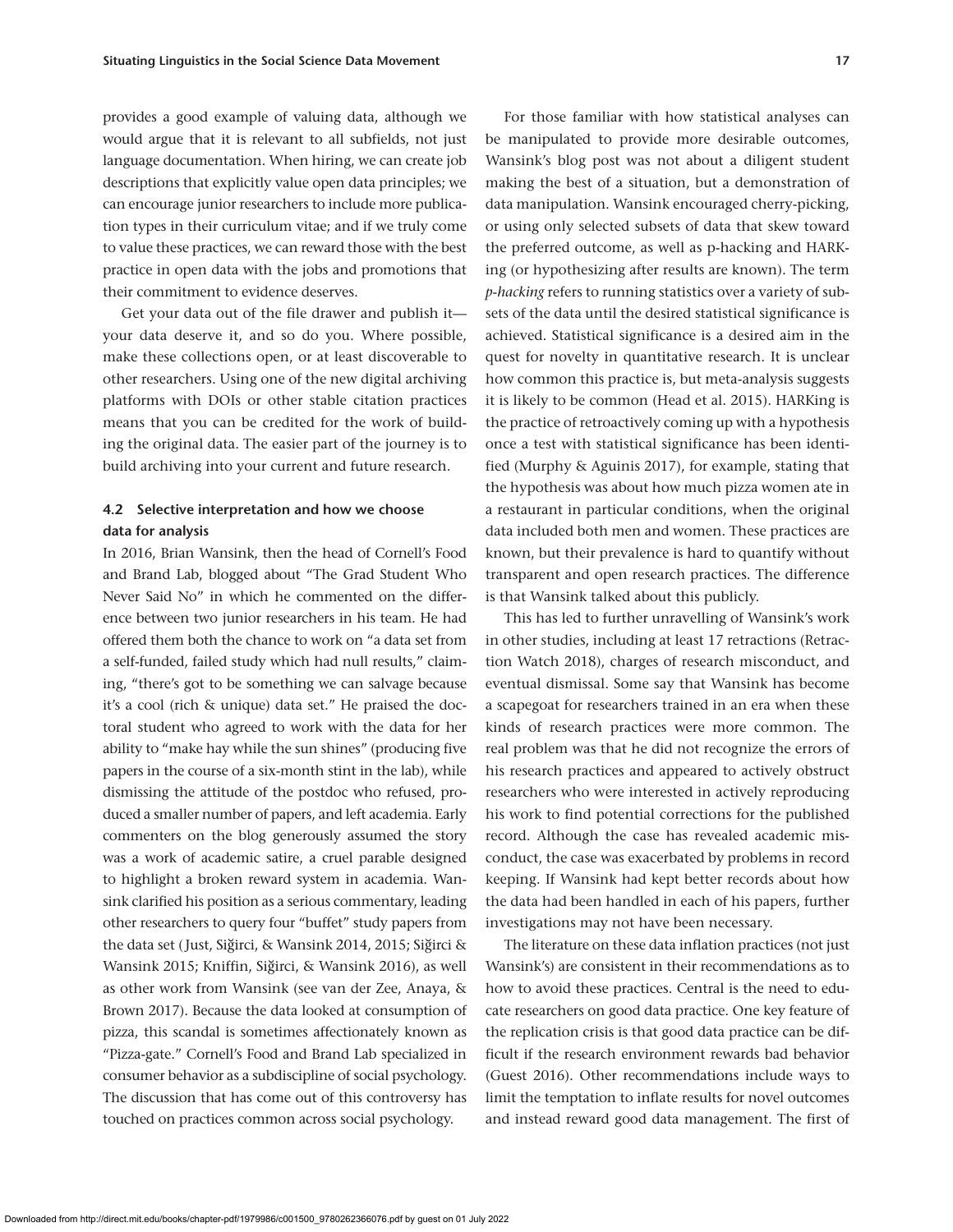these is giving researchers credit for publishing their data and methods. The second is to give greater value to replication. We have discussed both of these herein. The third is preregistering methods and hypotheses, to prevent the temptation to diverge from the original course of study.

*Preregistration* is the submission of the methods and tools that are intended to be used, before the data collection is carried out (Mellor & Nosek 2018). This limits "researcher degrees of freedom," by requiring the researcher to commit to a plan of analysis before the work begins (Wicherts et al. 2016). There is still scope for exploratory research, as Nelson, Simmons, and Simonsohn (2018:519) note, "preregistrations do not tie researchers' hands, but merely uncover readers' eyes." Preregistration services such as AsPredicted allow researchers to formalize and lock in hypotheses and/or analysis plans before beginning data collection. Preregistration can be lodged using online systems that freeze and date-stamp the submission, and these can be placed on embargo until the authors have collected the data and are reading to publish. We have used the preregistration tool available through OSF to register our hypothesis and methods for research currently being conducted.

The use of preregistration website services is useful, but some researchers are attempting to bring the practice into the journal publishing process itself, with registered reports (Nosek & Lakens 2014). A registered report contains the hypothesis and methods for a research project and is submitted to a journal and undergoes peer review before the data are collected. If the report is successful in the review process, the journal agrees in principle to publish the final paper, regardless of whether the results are statistically significant. The preregistration of methods prevents researchers from redirecting their research, while also reducing the likelihood of papers with nonsignificant results falling victim to the file drawer (Chambers 2013). Negative results are as valuable as positive ones, as they move us toward a more complete understanding of the phenomena being studied (Matosin et al. 2014). While preregistration is particularly useful in quantitative research, it can also be used to articulate the intended scope and limits of the data and methods in qualitative investigations before they commence. It can also ensure that researchers who make their data open are not "scooped" in their analysis, as there is a time-stamped public record of the intended use of the data.

More transparent presentation of methods and data leads to more opportunity for replication and reproduction of research. Normalizing this practice can take help neutralize what some, such as Wansink, see as the threat of criticisms of their research agenda. A survey by Fetterman and Sassenberg (2015) found that scientists overestimated the negative effect on reputation from a failed replication, and a researcher's reputation was more likely to be harmed if they refused to engage with the findings of replications. While replication is a good aim, to really confirm an effect, multiple replications are needed (Maxwell, Lau, & Howard 2015), as well as more meta-analysis (Stanley & Spence 2014), and replication or reproduction studies also need to be transparent about these methodological features as well (Brandt et al. 2014).

There is also a lesson to be learned here about the need to be open to criticism as part of the research process. Ad hominem attacks on people's character as researchers are never acceptable, but appraisal of data and outcomes, and the methods used to obtain these, should be part of a healthy science of linguistics.

It is important to remember the role you play in interpreting your data for your audience. Being clear about your research methods, both to yourself and your audience, can help mitigate selective interpretation of data. Allowing your readers to access your data can also help ensure that others can also follow your analysis.

#### **5 Discussion**

We have outlined some of the issues facing social psychology, which are a broader reflection of the issues facing all researchers in the social sciences, including linguistics. We also mentioned some of the solutions that have been proposed to counter these issues, most of which are centered on building a culture of open data and open research. In this section, we discuss three main themes linguists can take away from the social sciences. The first is that there are benefits that openness can bring; the second is that we can make the most of emerging tools and processes to enact openness; and the third is that we need to foster a positive cultural shift both in our own work and the field more generally. Some of these practices have been long established in some subfields of linguistics, and many are also raised in Berez-Kroeker et al. (2018) and throughout this Handbook.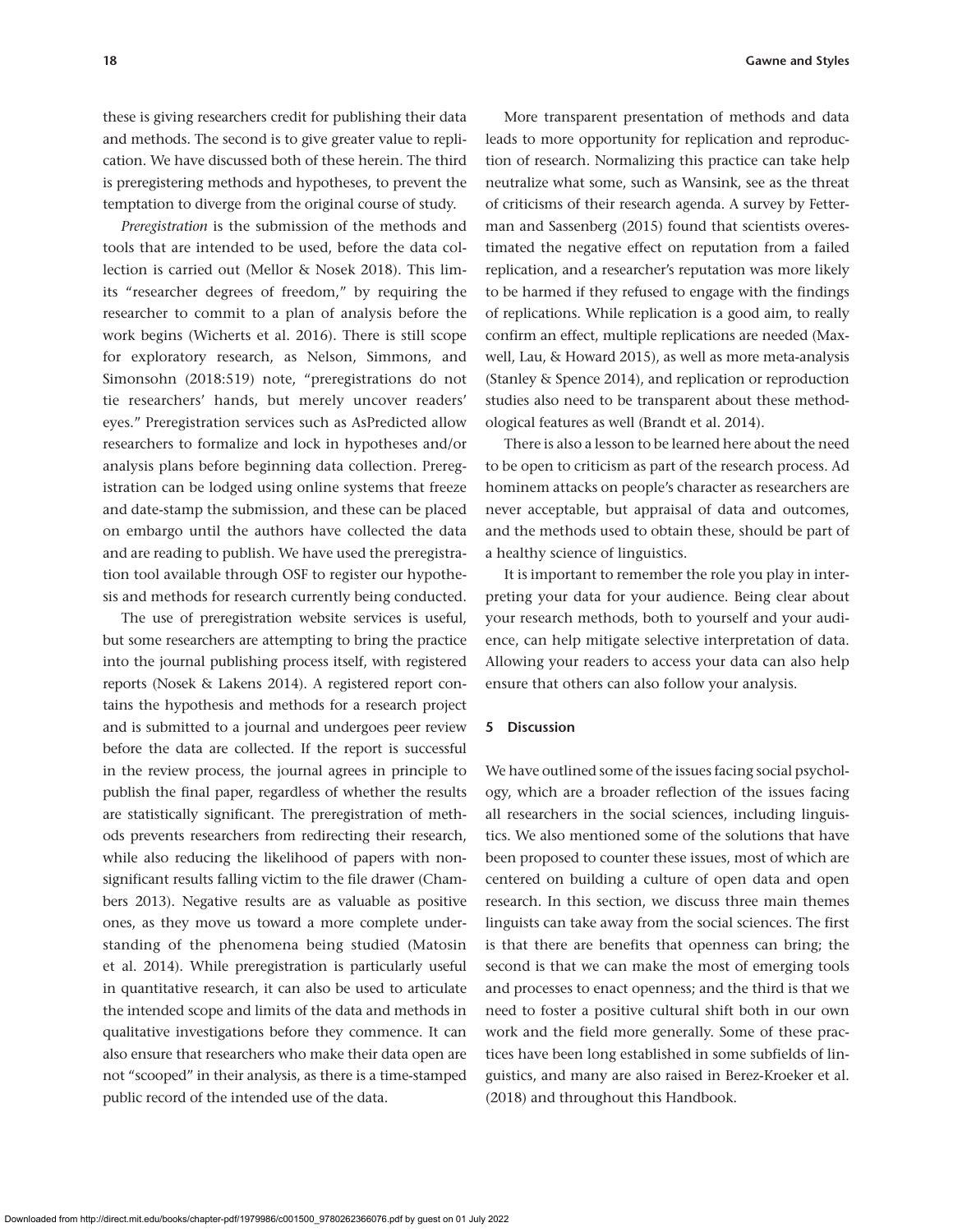Researchers are rightly attached to the data they collect; conducting primary research takes a lot of our time and creative energy and drives the original contributions that we make to the collective understanding of language. Researchers can become caught in the sunk cost fallacy, where they feel that that they've invested so much in this work that it would be a loss for them to share it. However, another way of thinking about the effort of data collection is to ask whether there are more efficient ways to get returns on the investment you have already done. There are benefits to taking a more open approach. Open data also attracts attention to your specialist field—be it an underdocumented language or an uncommon grammatical construction—and ensures that if an individual researcher moves on from working on a particular set of data (increasingly common in a sector where we train far more PhDs than there are future jobs for), their data can continue to benefit the ongoing research process. There is evidence that research publications with open data attract higher citation rates (astronomy, Henneken & Accomazzi 2011; gene data, Piwowar & Vision 2013; social sciences, Pienta, Alter, & Lyle 2010). Open data also shows the greatest respect to your research participants, because their contributions go further than the bounds of your own research project.

It can feel like open data management involves a great deal more work on top of an already demanding set of research expectations. We can also decide how we wish to reward positive open data practices, in our field, but also in our institutions and professional organizations, particularly with regard to hiring and promotion (including tenure), awards, and research funding. The research sector is changing and beginning to acknowledge the publication of non-traditional outputs such as corpora and data sets, and funding bodies and publishers are encouraging open data, such as the European Research Council's Horizon 2020 Open Research Data pilot.4 In our own work we can acknowledge that data and other documents produced at different stages of the research cycle are legitimate outputs of your research, and they can be counted as publications, including adding data as a specific publication type on academic curriculum vitae. See Alperin et al. (chapter 13, this volume) for discussion of valuation of data and data management as a research endeavor.

# **5.2 Using new tools and processes makes openness easier**

Part of the response to the replication crisis in social psychology has been to develop tools and processes that facilitate good open data practice. Many of these tools are designed to be as easy to use as possible. OSF,<sup>5</sup> which we have been using in our own research practice, was created by the Center for Open Science,<sup>6</sup> the same group that have been running the large-scale replications. OSF benefits the work of Center for Open Science researchers, but is also useful for other disciplines. Linguists can harness these, as well as digital tools already created in our field, and institutional repositories and infrastructure, to facilitate their own open access plans. Many researchers feel uncomfortable about sharing data before they have completed their analysis in case another researcher beats them to publication, and the efforts they put into data collection do not result in the kind of publication they hoped for. However, it is important to realize that open data does not have to be open from the very moment it is created. Many online tools and archives provide the options for embargos, and private data sets allow you to protect your research goals, while making sure that your data also has a permanent home by the time of project completion. This does not mean you should leave the archiving of your data until after the project concludes; structuring data for sharing "as you go" and many repositories facilitate this.

Many newer tools and repositories are designed to be as user-friendly as possible. There are practical limits to how many tasks an individual researcher needs to become an expert in. Fortunately, universities are increasingly aware of the importance of open data, and most university libraries have research librarians and technical specialists who can provide support for archiving your materials, or providing training on the use of user-oriented repositories. The data-handling skills you need to make your work open access are the kind of skills that will make your data easier for you to use in your own research. The very best open data are well-organized, have clear metadata explaining what the data are and how they are structured, and are findable through a general web search. These kinds of information make your data easier to find and will make them easier for you to use in years to come.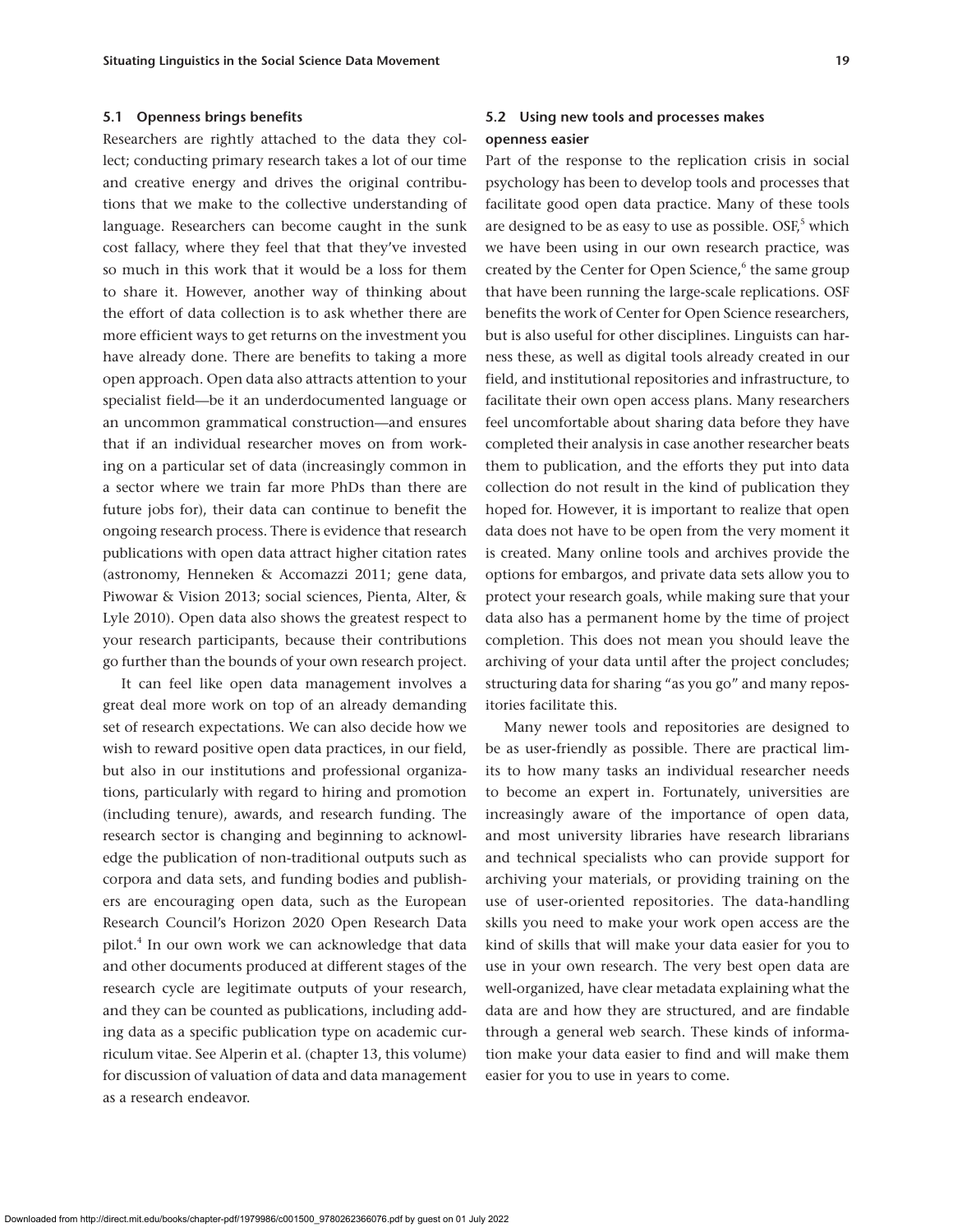# **5.3 A move to openness is about creating a positive cultural shift**

We can have all the useful tools and processes in the world, but none of these will matter unless we foster a cultural shift in the discipline toward openness. There are several dimensions we see as key to this cultural shift, at the beginning of this discussion we briefly discussed incentives and there are others we discuss here: the first is the intergenerational shift; the second is openness even when data cannot be shared; or introspective data are used; and the third is reframing how we discuss data created by others, and how we respond to critique of our own analysis.

Common across many of the stories about the replication crisis in social psychology is the role senior researchers had in encouraging junior researchers to participate in potentially questionable data collection and analysis processes, with Wansink's story being perhaps the most egregious for the way he publicly blogged about it as a positive experience for his junior colleague. In many areas of linguistics, students and junior researchers do not always work so directly with senior colleagues on research projects, but are still greatly influenced by them. Supervisorial relationships are built on unequal power relations, and if you are a student or early career researcher in a research lab or department where there is a culture against data sharing, you may have to wait for another project to begin good practices.

When working as part of a team, or in a supervisorstudent relationship, working out who "owns" data and who can decide what happens to them can be a complicated problem—particularly if you are one of the junior members of a team. Check with your team members about whether there are structural reasons why the data can't be shared (for example, you don't have permission from the informants, or from the original creator of the data). In the absence of a structural barrier, it is possible that senior team members may not be aware of the advantages of open data. They may be concerned about you completing your research within a fixed timeline, and that focusing on data will prevent you from focusing on publication. They may be concerned that sharing the raw data will allow another researcher to scoop you and prevent you from publishing your work. Talking through these issues may help you to find some common ground. It is also worth remembering that even senior researchers who you admire can feel threatened

by the changing research landscape with regard to data. There are a number of good resources you can share with colleagues to help in these conversations, including the articles and books we reference in this chapter, the frequently asked questions from the Austin Principles of Data Citation in Linguistics web page<sup>7</sup> and resources shared by the ReproducibiliTea<sup>8</sup> global network of journal clubs (Orben 2019).

There are times where it is not appropriate to share data. The interests of the community you work with always take priority, and you should always be sensitive to those interests. However, you have an obligation to revisit this discussion from time to time, including when there are genres, or derivative data (such as modified transcripts) that people are more willing to share with a wider audience, or a step model of open access, where data are only shared with registered or invited individuals. You have an obligation to clearly express in publications that not sharing data is an expressed wish of that community. This helps other communities and researchers to see that this is a conscious choice by a community, or individuals, and not an omission or withholding of data on behalf of the researcher. See Holton, Leonard, and Pulsifer (chapter 4, this volume) for more on people, ethics, and data.

Several linguistic traditions are built on introspection, or other methods where there is not necessarily a clearly defined data collection process. Introspection is still a form of data collection, and while there may not be a set of recordings or texts, there is still an obligation to be transparent about the nature of introspective data and the precise methods used to generate it. Just as a research experiment requires information about participants, publications about introspection should make clear who provided the introspections, and how they were acquired. The concept of open data means openness about methods as well as the data themselves.

One final dimension of openness, and perhaps the most difficult to put into practice, is openness to discussion of publicly available data. The replication crisis in social psychology has seen a number of ways research has been queried and a variety of different responses from original authors. The move toward open data involves a new level of vulnerability for researchers, as they share an element of the research cycle that was previously not made public. This is not dissimilar to the evolution of the practice of sharing preprints of articles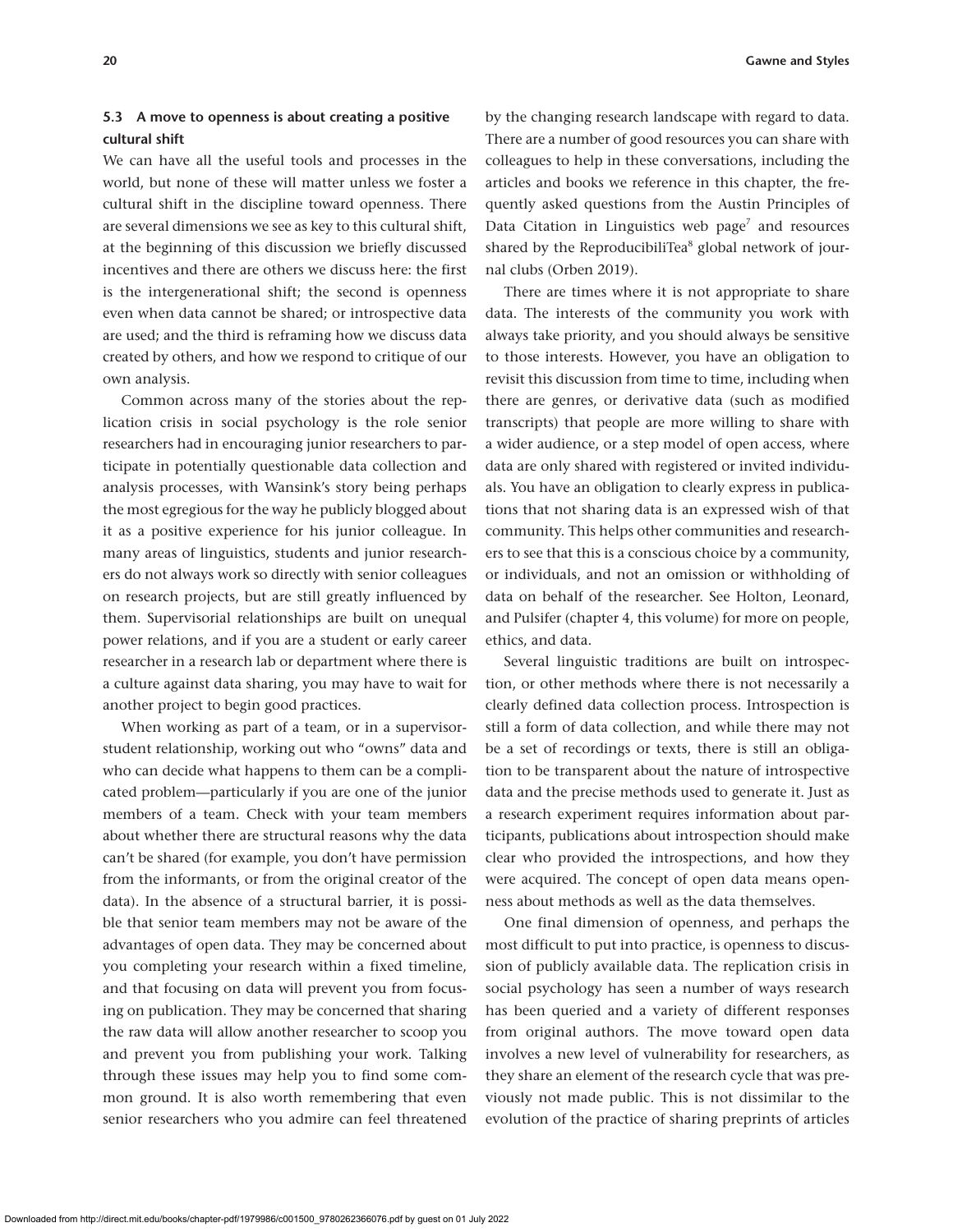intended for peer review. This practice, which started to become normalized in physics and is now moving into other areas of the physical and social sciences (such as through the SocArXiv<sup>9</sup> platform) requires researchers to rethink the research pipeline. The social cost to the individual of sharing research at the prepublication stage comes with a social benefit when the whole field participates (Tennant et al. 2019). In the same way that the practice around preprints is shifting and stabilizing in new fields, expectations about what constitutes good open data will continue to shift and grow; furthermore, open practices do not completely eliminate problems of fraud or even of honest unintentional misanalysis. Critique of open data cannot immediately be on the same level as that of research practices with longer traditions, such as the peer-reviewed journal article. We also need to ensure that we find a way to talk critically about data that does not come across as ad hominem. On the flipside, we also need to accept that open data mean another phase of our research cycle is open to scrutiny. In the flurry of activity in the social science replication crisis, key researchers whose work could not be replicated responded saying they felt personally attacked. None of this reframing of data is easy for any individual researcher, but as a whole we can approach data in a positive and respectful way, to help drive our discipline forward. We believe this is one of the most important lessons we can learn from the replication crisis in social psychology.

#### **6 Conclusion: It all comes down to transparency**

This Handbook is designed to help you make choices about how you manage linguistic data. We hope that when you are making those choices you aim to be as transparent in your methodology and presentation of data as possible, to allow other researchers to engage with that data in a way that can help the field move forward positively. The chapters on archiving (Kung, chapter 8, this volume), developing research data management plans (Andreassen, chapter 7, this volume), and data copyright (Collister, chapter 9, this volume) will help you think in practical terms about how to implement transparency in your own research.

Berez-Kroeker et al. (2018:11) in linguistics and Asendorpf et al. (2013) in social psychology both make clear that good linguistic data management practice is not

just the responsibility of individual researchers, but of the field as a whole, including institutions, archives, publishers, and funding organizations. Institutions need to better value the development of corpora of data as a key output of research, with a positive valuation of more transparent data. See Alperin et al. (chapter 13, this volume) for more on the valuation of data and data management as a research endeavor. Individual researchers can also collaborate more, sharing the burden of validating key findings and driving research forward (Silberzahn & Uhlmann 2015). Archives need to continue to ensure they are providing a reliable repository of data, but are not difficult to use for both those depositing data and those accessing them. Publishers are increasingly seeing the value in encouraging or requiring researchers to make the data for a publication accessible (Nosek et al. 2015). Researchers in social psychology who are unwilling to wait for the publishers to drive change have started the Peer Reviewer's Openness Initiative (Morey et al. 2016), where people agree that they will use their role as peer reviewer to request a minimum level of data transparency for all papers they review. Funding organizations have an opportunity to set the agenda for how research is conducted through updates to funding rules. While we are not yet at the point where grant applications are essentially treated as preregistration of research methods (as per Bollen et al.'s recommendation to the National Science Foundation in 2015), greater focus should be given to how data will be managed, both in grant proposals and final reports. All of this requires a transformation in the way we approach research data.

#### **Acknowledgments**

Thank you to all of our collaborators who make us think critically about data and how we use and share them. Thank you also to the participants in our work who are so often happy to have their contribution to research be as maximally useful as possible. This work was funded in part by La Trobe University, and The National Science Foundation (NSF SMA-1447886), Nanyang Technological University (NAP-SUG-M4081215 and Nanyang Researcher of the Year award to SJS), and the Singapore National Research Foundation (NRF2016-SOL002–011). Thanks also to Brent Roberts and Dan Simons for making the extensive reading list for their 2018 graduate course on Reproducibility and Replicability publicly available.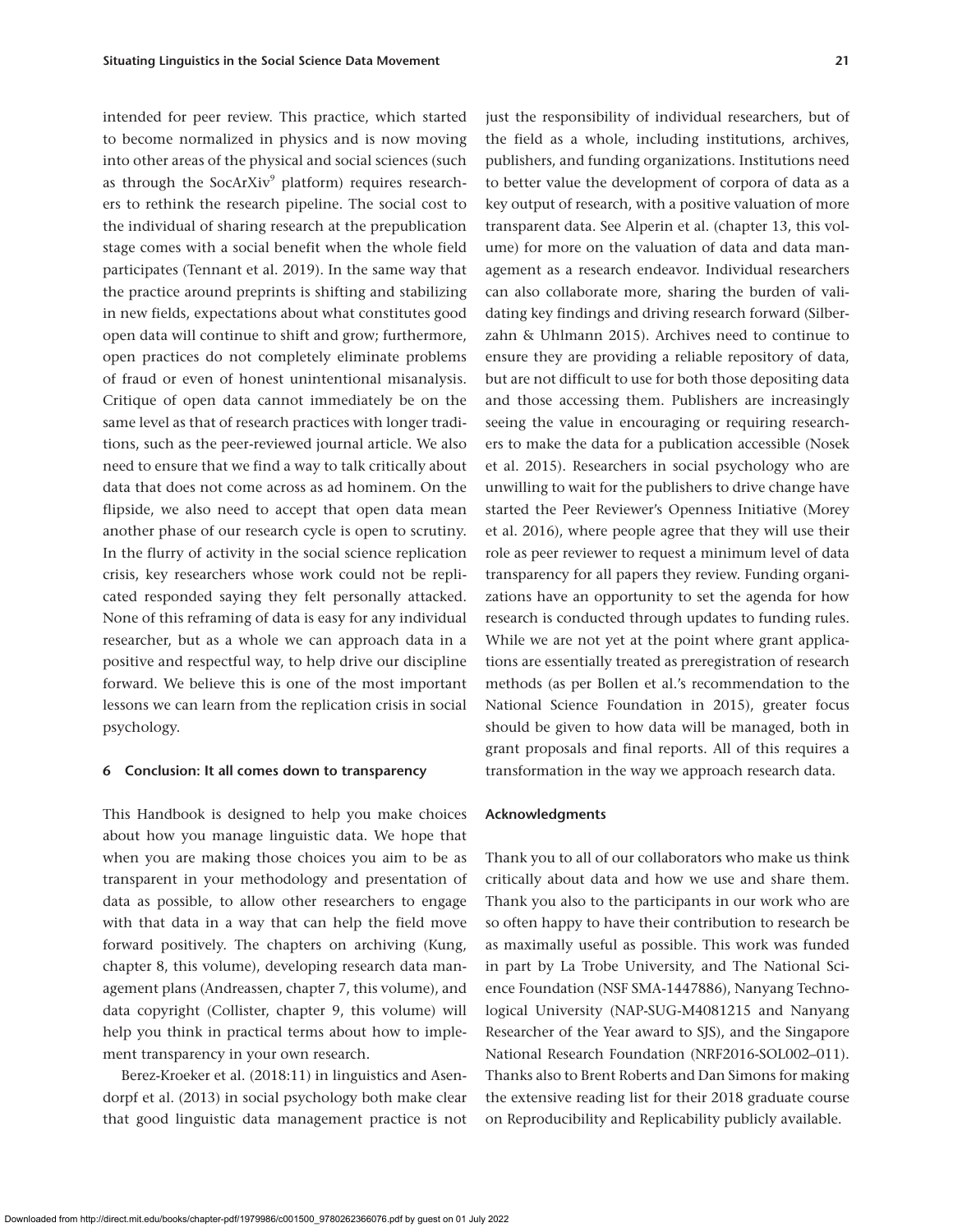#### **Notes**

1. [http://osf.io/wt95v/.](http://osf.io/wt95v/)

2. <http://ice-corpora.net/ice/>.

3. [https://www.linguisticsociety.org/resource/statement](https://www.linguisticsociety.org/resource/statement-evaluation-language-documentation-hiring-tenure-and-promotion) [-evaluation-language-documentation-hiring-tenure-and](https://www.linguisticsociety.org/resource/statement-evaluation-language-documentation-hiring-tenure-and-promotion) [-promotion.](https://www.linguisticsociety.org/resource/statement-evaluation-language-documentation-hiring-tenure-and-promotion)

4. [http://erc.europa.eu/funding-and-grants/managing-project](http://erc.europa.eu/funding-and-grants/managing-project/open-access) [/open-access.](http://erc.europa.eu/funding-and-grants/managing-project/open-access)

- 5. [http://osf.io/.](http://osf.io/)
- 6. [http://cos.io/.](http://cos.io/)
- 7. [http://site.uit.no/linguisticsdatacitation/faq/.](http://site.uit.no/linguisticsdatacitation/faq/)
- 8. <http://reproducibilitea.org/>.
- 9. <http://socopen.org>.

#### **References**

Asendorpf, J. B., M. Conner, F. De Fruyt, J. De Houwer, J. J. A. Denissen, K. Fiedler, S. Fiedler, et al. 2013. Recommendations for increasing replicability in psychology. *European Journal of Personality* 27 (2): 108–119.

Baker, M. 2016. Is there a reproducibility crisis? *Nature* 533 (7604): 3–5.

Barreda, S. 2016. Investigating the use of formant frequencies in listener judgments of speaker size. *Journal of Phonetics* 55:1–18.

Bem, D. J. 2011. Feeling the future: Experimental evidence for anomalous retroactive influences on cognition and affect. *Journal of Personality and Social Psychology* 100 (3): 407.

Berez-Kroeker, A. L., L. Gawne, B. F. Kelly, and T. Heston. 2017. Survey of current reproducibility practices in linguistics journals, 2003–2012. [http://sites.google.com/a/hawaii.edu/data-citation](http://sites.google.com/a/hawaii.edu/data-citation/survey) [/survey.](http://sites.google.com/a/hawaii.edu/data-citation/survey) Accessed October 5, 2018.

Berez-Kroeker, Andrea L., Lauren Gawne, Susan Smythe Kung, Barbara F. Kelly, Tyler Heston, Gary Holton, Peter Pulsifer, et al. 2018. Reproducible research in linguistics: A position statement on data citation and attribution in our field. *Linguistics* 56 (1): 1–18. [http://doi:10.1515/ling-2017–0032.](http://doi:10.1515/ling-2017-0032)

Bergh, D. D., B. M. Sharp, H. Aguinis, and M. Li. 2017. Is there a credibility crisis in strategic management research? Evidence on the reproducibility of study findings. *Strategic Organization* 15 (3): 423–436.

Boersma, P., and D. Weenink. 2013. Praat: Doing phonetics by computer (Version 5.3.39) (computer program). [http://www](http://www.praat.org) [.praat.org.](http://www.praat.org) Accessed December 31, 2018.

Bollen, K., J. T. Cacioppo, R. M. Kaplan, J. A. Krosnick, J. L. Olds, and H. Dean. 2015. *Social, Behavioral, and Economic Sciences Perspectives on Robust and Reliable Science.* Report of the Subcommittee on Replicability in Science Advisory Committee to the National Science Foundation Directorate for Social, Behavioral, and Economic Sciences, 3.

Brandt, M. J., H. IJzerman, A. Dijksterhuis, F. J. Farach, J. Geller, R. Giner-Sorolla, J. A. Grange, et al. 2014. The replication recipe: What makes for a convincing replication? *Journal of Experimental Social Psychology* 50:217–224.

Brown, Sacha D., David Furrow, Daniel F. Hill, Jonathon C. Gable, Liam P. Porter, and W. Jake Jacobs. 2014. A duty to describe: Better the devil you know than the devil you don't. *Perspectives on Psychological Science* 9 (6): 626–640.

Caballero, Gabriela. 2017. Choguita Rarámuri (Tarahumara) language description and documentation: A guide to the deposited collection and associated materials. *Language Documentation and Conservation* 11:224–255.

Chambers, C. D. 2013. Registered reports: A new publishing initiative at Cortex. *Cortex* 49 (3): 609–610.

Chambers, Chris. 2017. *The Seven Deadly Sins of Psychology: A Manifesto for Reforming the Culture of Scientific Practice*. Princeton: Princeton University Press.

Cohen, J. 1962. The statistical power of abnormal-social psychological research: A review. *Journal of Abnormal and Social Psychology* 65:145–153.

Elms, A. C. 1975. The crisis of confidence in social psychology. *American Psychologist* 30:967–976.

Fanelli, D. 2011. Negative results are disappearing from most disciplines and countries. *Scientometrics* 90:891–904.

Fecher, B., and S. Friesike. 2014. Open science: One term, five schools of thought. In *Opening Science: The Evolving Guide on How the Internet Is Changing Research, Collaboration and Scholarly Publishing*, ed. S. Bartling and S. Friesike, 17–47. Springer Open. [http://doi.org/10.1007/978-3-319-00026-8.](http://doi.org/10.1007/978-3-319-00026-8)

Ferguson, C. J., and M. Heene. 2012. A vast graveyard of undead theories publication bias and psychological science's aversion to the null. *Perspectives on Psychological Science* 7 (6): 555–561.

Fetterman, A. K., and K. Sassenberg. 2015. The reputational consequences of failed replications and wrongness admission among scientists. *PLoS One* 10 (12): e0143723. [http://doi.org](http://doi.org/10.1371/journal.pone.0143723) [/10.1371/journal.pone.0143723](http://doi.org/10.1371/journal.pone.0143723).

Feynman, Richard P. 1974. Cargo cult science. *Engineering and Science* 37 (7): 10–13.

Fowler, J. 1986. The social stratification of (r) in New York City department stores, 24 years after Labov. Unpublished manuscript.

Franco, A., N. Malhotra, and G. Simonovits. 2014. Publication bias in the social sciences: Unlocking the file drawer. *Science* 345 (6203): 1502–1505.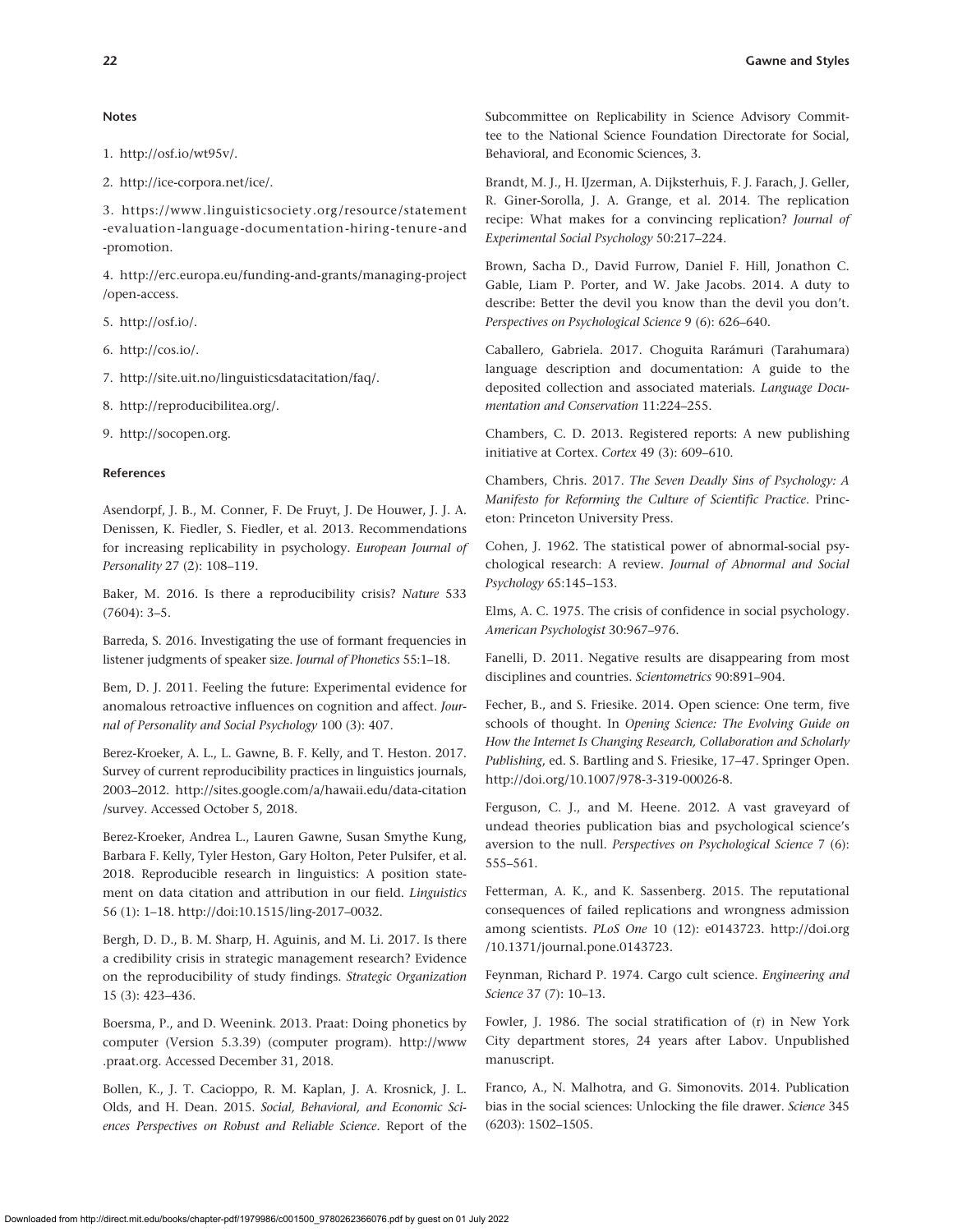Franco, A., N. Malhotra, and G. Simonovits. 2016. Underreporting in psychology experiments: Evidence from a study registry. *Social Psychological and Personality Science* 7:8–12.

Galak, J., R. A. LeBoeuf, L. D. Nelson, and J. P. Simmons. 2012. Correcting the past: Failures to replicate psi. *Journal of Personality and Social Psychology* 103 (6): 933.

Gawne, L., B. F. Kelly, A. L. Berez-Kroeker, and T. Heston. 2017. Putting practice into words: The state of data and methods transparency in grammatical descriptions. *Language Documentation and Conservation* 11:157–189.

Goldacre, Ben. 2010. *Bad Science*: *Quacks, Hacks, and Big Pharma Flacks*. London: McClelland and Stewart.

Goldfarb, B., and A. A. King. 2016. Scientific apophenia in strategic management research: Significance tests and mistaken inference. *Strategic Management Journal* 37 (1): 167–176.

Goodman, S. N., D. Fanelli, and J. P. Ioannidis. 2016. What does research reproducibility mean? *Science Translational Medicine* 8 (341): 341ps12.

Grabitz, C. R., K. S. Button, M. R. Munafò, D. F. Newbury, C. R. Pernet, P. A. Thompson, and D. V. Bishop. 2018. Logical and methodological issues affecting genetic studies of humans reported in top neuroscience journals. *Journal of Cognitive Neuroscience* 30 (1): 25–41. [http://doi.org/10.1162](http://doi.org/10.1162/jocn_a_01192) [/jocn\\_a\\_01192.](http://doi.org/10.1162/jocn_a_01192)

Guest, Olivia. 2016. Crisis in what exactly? *The Winnower* 6:e146590. doi:10.15200/winn.146590.01538.

H2020 Programme. 2016. *Guidelines on FAIR Data Management in Horizon 2020*. Version 3.0, July 26, 2016. European Commission Directorate-General for Research and Innovation. [http://ec.europa.eu/research/participants/data/ref/h2020](http://ec.europa.eu/research/participants/data/ref/h2020/grants_manual/hi/oa_pilot/h2020-hi-oa-data-mgt_en.pdf) [/grants\\_manual/hi/oa\\_pilot/h2020-hi-oa-data-mgt\\_en.pdf](http://ec.europa.eu/research/participants/data/ref/h2020/grants_manual/hi/oa_pilot/h2020-hi-oa-data-mgt_en.pdf). Accessed November 1, 2018.

Head, M. L., L. Holman, R. Lanfear, A. T. Kahn, and M. D. Jennions. 2015. The extent and consequences of p-hacking in science. *PLoS Biology* 13 (3): e1002106. [http://doi.org/10.1371](http://doi.org/10.1371/journal.pbio.1002106) [/journal.pbio.1002106.](http://doi.org/10.1371/journal.pbio.1002106)

Henneken, Edwin A., and Alberto Accomazzi. 2011. Linking to data: Effect on citation rates in astronomy. *arXiv* arXiv:1111.3618.

Himmelmann, Nikolaus P. 1998. Documentary and descriptive linguistics. *Linguistics* 6:161–195.

Ioannidis, J. P. 2005. Why most published research findings are false. *PLoS Med* 2:e124.

Ioannidis, J. P. A. 2012. Why science isn't necessarily selfcorrecting. *Perspectives on Psychological Science* 7 (6): 645–654. <http://doi:10.1177/1745691612464056>

Jennions, M. D., and A. P. Møller. 2003. A survey of the statistical power of research in behavioral ecology and animal behavior. *Behavioral Ecology* 14 (3): 438–445.

Johnson, Valen E., Richard D. Payne, Tianying Wang, Alex Asher, and Soutrik Mandal. 2017. On the reproducibility of psychological science. *Journal of the American Statistical Association* 112 (517): 1–10. [http://doi:10.1080/01621459.2016.1240079.](http://doi:10.1080/01621459.2016.1240079)

Joseph, Heather. 2013. The open access movement grows up: Taking stock of a revolution. *PLoS Biology* 11 (10): e1001686. [http://doi:10.1371/journal.pbio.1001686.](http://doi:10.1371/journal.pbio.1001686)

Just, D. R., Ö. Siğirci, and B. Wansink. 2014. Lower buffet prices lead to less taste satisfaction. *Journal of Sensory Studies* 29 (5): 362–370.

Just, D. R., Ö. Siğirci, and B. Wansink. 2015. Peak-end pizza: Prices delay evaluations of quality. *Journal of Product and Brand Management* 24 (7): 770–778.

Kitchin, Rob. 2014. *The Data Revolution*. London: Sage.

Klein, R. A., M. Vianello, F. Hasselman, B. G. Adams, R. B. Adams, Jr., S. Alper, M. Aveyard, et al. 2018. Many Labs 2: Investigating variation in replicability across sample and setting. *PsyArXiv* November 19.<https://doi.org/10.31234/osf.io/9654g>.

Kniffin, K. M., Ö. Siğirci, and B. Wansink. 2016. Eating heavily: Men eat more in the company of women. *Evolutionary Psychological Science* 2 (1): 38–46.

Koole, S. L., and D. Lakens. 2012. Rewarding replications: A sure and simple way to improve psychological science. *Perspectives on Psychological Science* 7 (6): 608–614. doi:10.1177/1745691612462586.

Kunert, R. 2016. Internal conceptual replications do not increase independent replication success. *Psychonomic Bulletin and Review* 23 (5): 1631–1638.

Labov, W. (1966) 2006. *The Social Stratification of English in New York City*. Cambridge: Cambridge University Press.

LeBel, E. P., and K. R. Peters. 2011. Fearing the future of empirical psychology: Bem's (2011) evidence of psi as a case study in deficiencies in modal research practice. *Review of General Psychology* 15:371–379.<http://doi10.1037/a0025172>.

Lilienfeld, S. O. 2017. Psychology's replication crisis and the grant culture: Righting the ship. *Perspectives on Psychological Science* 12 (4): 660–664.

Loken, E., and A. Gelman. 2017. Measurement error and the replication crisis. *Science* 10:584–585. [http://doi:10.1126/science](http://doi:10.1126/science.aal3618) [.aal3618](http://doi:10.1126/science.aal3618).

Lykken, D. T. 1991. What's wrong with psychology anyway? In *Thinking Clearly about Psychology*, ed. D. Ciccetti and W. Grove, 3–39. Minneapolis: University of Minnesota Press.

MacWhinney, B. 2000. *The CHILDES Project: Tools for Analyzing Talk.* 3rd ed. Mahwah, NJ: Lawrence Erlbaum Associates.

Makel, M. C., and J. A. Plucker. 2014. Facts are more important than novelty: Replication in the education sciences. *Educational Researcher* 43 (6): 304–316.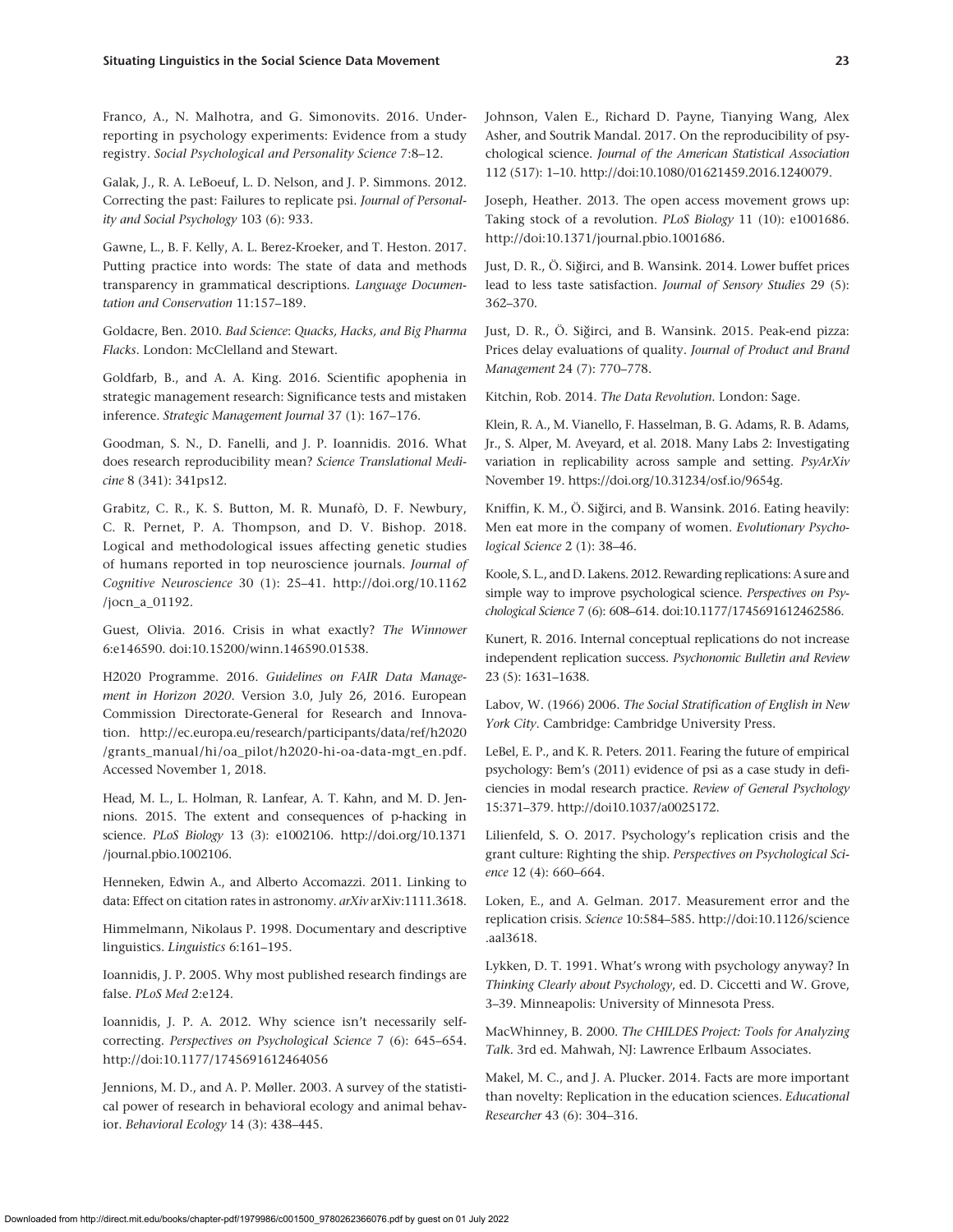Makel, M. C., J. A. Plucker, and B. Hegarty. 2012. Replications in psychology research: How often do they really occur? *Perspectives on Psychological Science* 7:537–542.

Mather, P. A. 2011. The social stratification of /r/ in New York City: Labov's department store study revisited. *Journal of English Linguistics* 40 (4): 338–356.

Matosin, N. E. Frank, M. Engel, J. S. Lum, and K. A. Newell. 2014. Negativity towards negative results: A discussion of the disconnect between scientific worth and scientific culture. *Disease Models and Mechanisms* 7:171–173. doi:10.1242/ dmm.015123.

Maxwell, S. E., M. Y. Lau, and G. S. Howard. 2015. Is psychology suffering from a replication crisis? What does "failure to replicate" really mean? *American Psychologist* 70 (6): 487–498. [http://doi.org/10.1037/a0039400.](http://doi.org/10.1037/a0039400)

Mellor, D. T., and B. A. Nosek. 2018. Easy pre-registration will benefit any research. *Nature Human Behavior.* doi:10.1038/ s41562-018-0294-7.

Meyer, Michelle N., and Christopher Chabris. 2014. Why psychologists' food fight matters. *Slate*. [http://www.slate.com](http://www.slate.com/articles/health_and_science/science/2014/07/replication_controversy_in_psychology_bullying_file_drawer_effect_blog_posts.html) [/articles/health\\_and\\_science/science/2014/07/replication\\_con](http://www.slate.com/articles/health_and_science/science/2014/07/replication_controversy_in_psychology_bullying_file_drawer_effect_blog_posts.html) [troversy\\_in\\_psychology\\_bullying\\_file\\_drawer\\_effect\\_blog\\_posts](http://www.slate.com/articles/health_and_science/science/2014/07/replication_controversy_in_psychology_bullying_file_drawer_effect_blog_posts.html) [.html](http://www.slate.com/articles/health_and_science/science/2014/07/replication_controversy_in_psychology_bullying_file_drawer_effect_blog_posts.html). Accessed October 4, 2018.

Morey, R. D., C. D. Chambers, P. J. Etchells, C. R. Harris, R. Hoekstra, D. Lakens, S. Lewandowsky et al. 2016. The peer reviewers' openness initiative: Incentivizing open research practices through peer review. *Royal Society Open Science* 3 (1): 150547.

Murphy, K. R., and H. Aguinis. 2017. HARKing: How badly can cherry-picking and question trolling produce bias in published results? *Journal of Business and Psychology* 34 (1): 1–17.

Nelson, L. D., J. Simmons, and U. Simonsohn. 2018. Psychology's renaissance. *Annual Review of Psychology* 69:511–534.

Neuliep, J. W., and R. Crandall. 1990. Editorial bias against replication research. *Journal of Social Behavior and Personality* 5 (4): 85–90.

Neuliep, J. W., and R. Crandall. 1993. Reviewer bias against replication research. *Journal of Social Behavior and Personality* 8 (6): 21–29.

Nosek, B. A., G. Alter, G. C. Banks, D. Borsboom, S. D. Bowman, S. J. Breckler, S. Buck et al. 2015. Promoting an open research culture. *Science* 348 (6242): 1422–1425.

Nosek, B. A., and D. Lakens. 2014. Registered reports: A method to increase the credibility of published results. *Social Psychology* 45 (3): 137–141.

Nuijten, M. B., C. H. Hartgerink, M. A. van Assen, S. Epskamp, and J. M. Wicherts. 2016. The prevalence of statistical reporting errors in psychology (1985–2013). *Behavior Research Methods* 48 (4): 1205–1226.

Orben, A. 2019. A journal club to fix science: ReproducibiliTea can build up open science without top-down initiatives. *Nature* 573:465. doi:10.1038/d41586-019-02842-8.

Open Science Collaboration. 2015. Estimating the reproducibility of psychological science. *Science* 349 (6251): aac4716.

Peterson, G. E., and H. L. Barney. 1952. Control methods used in a study of the vowels. *Journal of the Acoustical Society of America* 24 (2): 175–184.

Pienta, Amy M., George C. Alter, and Jared A. Lyle. 2010. The enduring value of social science research: The use and reuse of primary research data. Ann Arbor, MI: Inter-university Consortium for Political and Social Research. [http://hdl.handle.net](http://hdl.handle.net/2027.42/78307) [/2027.42/78307.](http://hdl.handle.net/2027.42/78307)

Piwowar, Heather A., and Todd J. Vision. 2013. Data reuse and the open data citation advantage. *PeerJ* 1:e175.

Retraction Watch. 2018. The *Joy of Cooking*, vindicated: Journal retracts two more Brian Wansink papers. [http://retractionwatch](http://retractionwatch.com/2018/12/05/the-joy-of-cooking-vindicated-journal-retracts-two-more-brian-wansink-papers) [.com/2018/12/05/the-joy-of-cooking-vindicated-journal-retracts](http://retractionwatch.com/2018/12/05/the-joy-of-cooking-vindicated-journal-retracts-two-more-brian-wansink-papers) [-two-more-brian-wansink-papers](http://retractionwatch.com/2018/12/05/the-joy-of-cooking-vindicated-journal-retracts-two-more-brian-wansink-papers). Accessed December 31, 2018.

Rosenthal, Robert. 1979. The file drawer problem and tolerance for null results. *Psychological Bulletin* 86 (3): 638–641.

Salffner, Sophie. 2015. A guide to the Ikaan language and culture documentation. *Language Documentation and Conservation* 9:237–267.

Schmidt, S. 2009. Shall we really do it again? The powerful concept of replication is neglected in the social sciences. *Review of General Psychology* 13 (2): 90–100.

Schweizer, G., and P. Furley. 2016. Reproducible research in sport and exercise psychology: The role of sample sizes. *Psychology of Sport and Exercise* 23:114–122.

Siğirci, Ö., and B. Wansink. 2015. Low prices and high regret: How pricing influences regret at all-you-can-eat buffets [retracted article]. *BMC Nutrition* 1 (1): 36.

Silberzahn, R., and E. L. Uhlmann. 2015. Crowdsourced research: Many hands make tight work. *Nature* 526:189–191. [http://www.nature.com/news/crowdsourced-research-many](http://www.nature.com/news/crowdsourced-research-many-hands-make-tight-work-1.18508) [-hands-make-tight-work-1.18508.](http://www.nature.com/news/crowdsourced-research-many-hands-make-tight-work-1.18508)

Simonsohn, Uri. 2013. Just post it: The lesson from two cases of fabricated data detected by statistics alone. *Psychological Science* 24 (10): 1875–1888.

SPARC. n.d. Open Data Factsheet (11.10–2). [http://sparcopen](http://sparcopen.org/our-work/sparc-fact-sheets/) [.org/our-work/sparc-fact-sheets/.](http://sparcopen.org/our-work/sparc-fact-sheets/) Accessed October 5, 2018.

Stanley, D. J., and J. R. Spence. 2014. Expectations for replications: Are yours realistic? *Perspectives on Psychological Science* 9 (3): 305–318.

Sterling, T. D. 1959. Publication decisions and their possible effects on inferences drawn from tests of significance—or vice versa. *Journal of the American Statistical Association* 54 (285): 30–34.